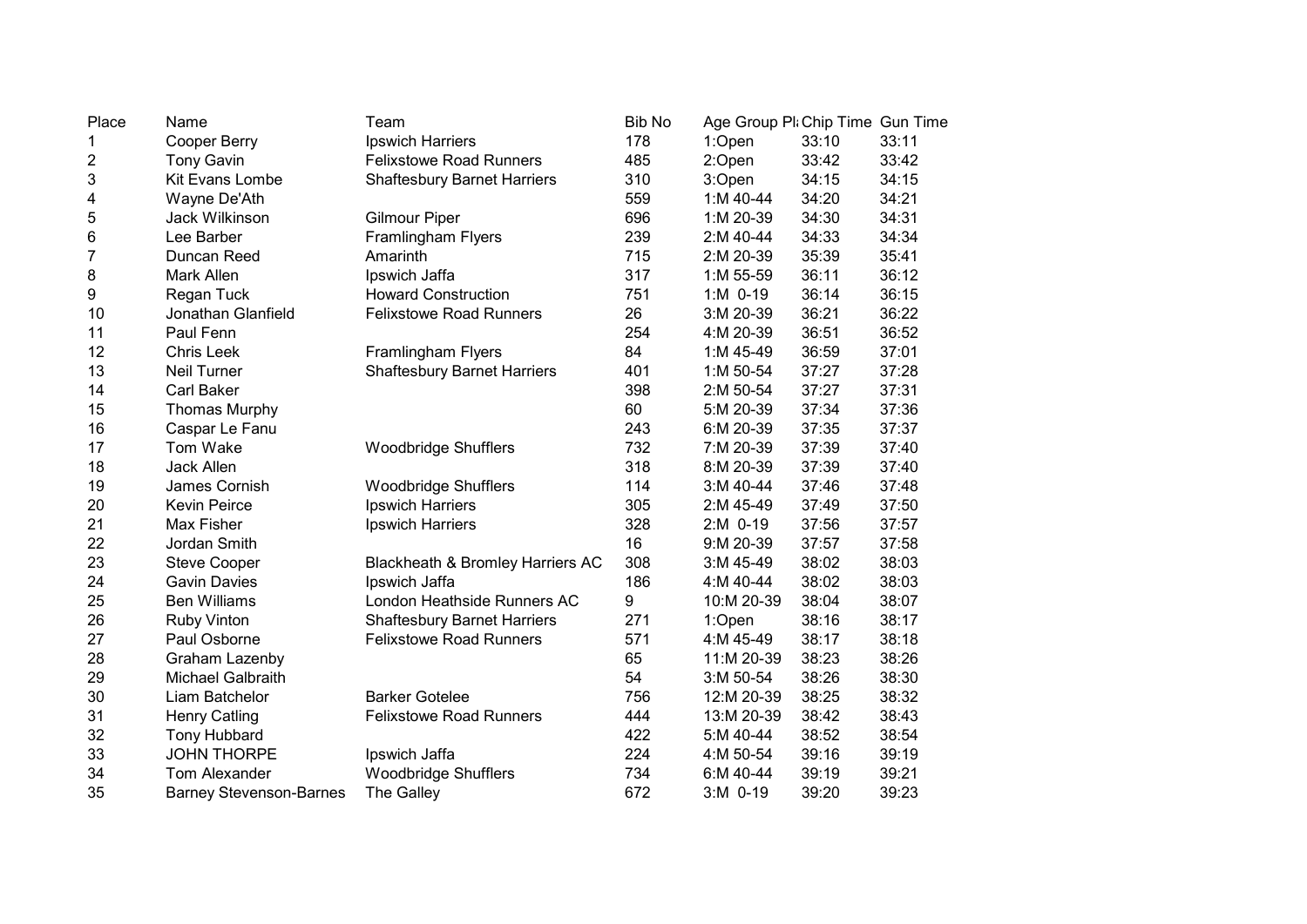| 36 | <b>Neil Smith</b>        | Framlingham Flyers             | 332 | 14:M 20-39 | 39:20 | 39:24 |
|----|--------------------------|--------------------------------|-----|------------|-------|-------|
| 37 | Joe Allen                |                                | 385 | 15:M 20-39 | 39:24 | 39:26 |
| 38 | <b>Alastair Read</b>     | <b>Felixstowe Road Runners</b> | 22  | 7:M 40-44  | 39:24 | 39:26 |
| 39 | Thomas Hayden            | <b>Framlingham Flyers</b>      | 192 | 16:M 20-39 | 39:18 | 39:28 |
| 40 | <b>Kat Parnell</b>       |                                | 420 | 2:Open     | 39:27 | 39:30 |
| 41 | Oliver Buchanan          | The Galley                     | 670 | 17:M 20-39 | 39:29 | 39:31 |
| 42 | Michael Delacamp         |                                | 418 | 18:M 20-39 | 39:32 | 39:33 |
| 43 | Dan Hanson               |                                | 289 | 19:M 20-39 | 39:35 | 39:36 |
| 44 | Donald Barber            | Fenn Wright                    | 637 | 20:M 20-39 | 39:37 | 39:40 |
| 45 | Neil Dodson              |                                | 560 | 5:M 45-49  | 39:39 | 39:41 |
| 46 | Oliver Cooper            | Ipswich Tri Club               | 311 | 8:M 40-44  | 39:39 | 39:43 |
| 47 | <b>Matthew Payne</b>     |                                | 155 | 21:M 20-39 | 39:42 | 39:46 |
| 48 | <b>Thomas Coe</b>        |                                | 424 | 22:M 20-39 | 39:40 | 39:46 |
| 49 | Ricky O'Neill            | Ipswich Jaffa                  | 64  | 23:M 20-39 | 39:53 | 39:55 |
| 50 | Jan Kading               | <b>Stowmarket Striders</b>     | 361 | 6:M 45-49  | 39:53 | 39:57 |
| 51 | <b>Robert Marshall</b>   |                                | 319 | 24:M 20-39 | 39:51 | 39:58 |
| 52 | <b>Stuart Moore</b>      |                                | 287 | 7:M 45-49  | 39:56 | 39:59 |
| 53 | <b>Andy Ellis</b>        | <b>Felixstowe Road Runners</b> | 601 | 25:M 20-39 | 40:04 | 40:05 |
| 54 | Jonathan Pestell         |                                | 494 | 9:M 40-44  | 40:01 | 40:09 |
| 55 | <b>Richard Evans</b>     | <b>St Albans Striders</b>      | 5   | 26:M 20-39 | 40:22 | 40:27 |
| 56 | <b>Richard Alexander</b> |                                | 350 | 5:M 50-54  | 40:32 | 40:34 |
| 57 | Paul Cooke               |                                | 301 | 8:M 45-49  | 40:42 | 40:50 |
| 58 | <b>Will McMorris</b>     |                                | 346 | 10:M 40-44 | 40:42 | 40:53 |
| 59 | <b>Tim Fenn</b>          |                                | 104 | 11:M 40-44 | 40:50 | 40:55 |
| 60 | <b>Claire Miles</b>      |                                | 774 | 3:Open     | 40:54 | 40:57 |
| 61 | Thomas Jarrett           | Ipswich Tri Club               | 230 | 9:M 45-49  | 40:55 | 40:58 |
| 62 | <b>Brian Rogers</b>      | Ipswich Jaffa                  | 360 | 1:M 65-69  | 40:58 | 41:00 |
| 63 | Ant Walker               |                                | 228 | 10:M 45-49 | 40:56 | 41:03 |
| 64 | <b>Andrew Laws</b>       | Ipswich Jaffa                  | 152 | 2:M 55-59  | 41:03 | 41:09 |
| 65 | Simon Stafford           |                                | 189 | 6:M 50-54  | 41:11 | 41:14 |
| 66 | Daniel Summersgill       |                                | 482 | 27:M 20-39 | 41:27 | 41:29 |
| 67 | <b>Robin Harper</b>      | <b>Felixstowe Road Runners</b> | 57  | 11:M 45-49 | 41:38 | 41:40 |
| 68 | Carl Anten               |                                | 590 | 28:M 20-39 | 41:33 | 41:40 |
| 69 | Rosie Horsfield          | Airborne Fit                   | 664 | 1:F 20-39  | 41:42 | 41:45 |
| 70 | <b>Andrew Craig</b>      | <b>Woodbridge Shufflers</b>    | 161 | 12:M 45-49 | 41:47 | 41:52 |
| 71 | Michael Strowger         |                                | 340 | 29:M 20-39 | 41:49 | 41:53 |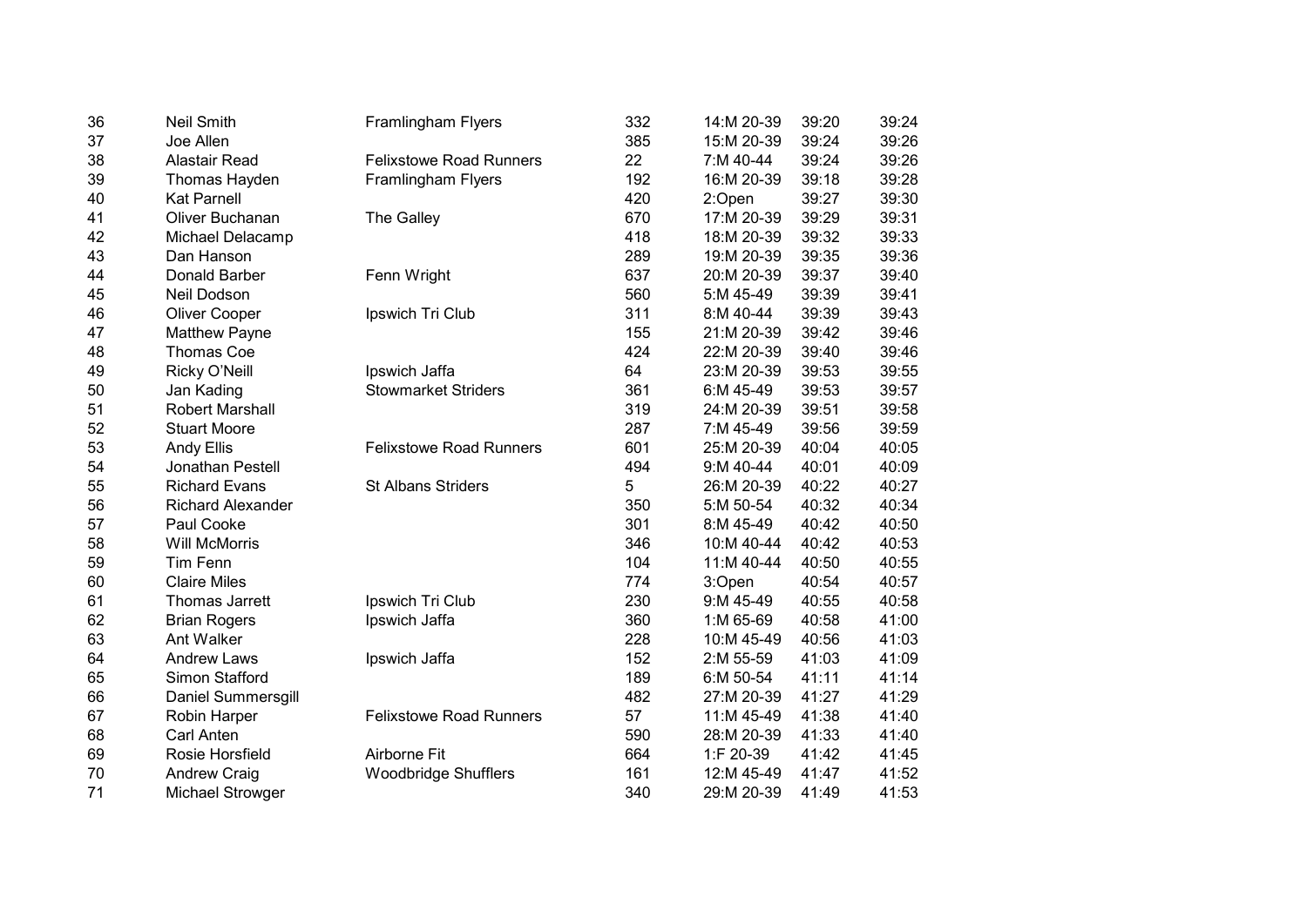| 72  | <b>Robert Frost</b>     |                                | 498 | 13:M 45-49 | 41:51 | 41:58 |
|-----|-------------------------|--------------------------------|-----|------------|-------|-------|
| 73  | Neill Readhead          |                                | 469 | 30:M 20-39 | 42:05 | 42:08 |
| 74  | Jacob Shilling          | Ipswich Jaffa                  | 543 | 31:M 20-39 | 42:10 | 42:19 |
| 75  | Josh Hannatt            | <b>Brafe Engineering Ltd</b>   | 658 | 4:M 0-19   | 42:14 | 42:20 |
| 76  | <b>Daniel Eustace</b>   | Framlingham Flyers             | 439 | 32:M 20-39 | 42:18 | 42:22 |
| 77  | <b>Wilmer Alice</b>     |                                | 50  | 2:F 20-39  | 42:17 | 42:24 |
| 78  | <b>Neil Catley</b>      | <b>Bad Boy Running</b>         | 102 | 12:M 40-44 | 42:21 | 42:25 |
| 79  | Ollie Johnson           |                                | 585 | 14:M 45-49 | 42:22 | 42:27 |
| 80  | Chris Wong              | <b>Birchfield Harriers</b>     | 457 | 33:M 20-39 | 42:24 | 42:29 |
| 81  | Matthew Wesley          |                                | 459 | 34:M 20-39 | 42:35 | 42:38 |
| 82  | Roger Stone             | Amarinth                       | 717 | 7:M 50-54  | 42:26 | 42:39 |
| 83  | Jacob Howard            | Ipswich Tri Club               | 164 | 35:M 20-39 | 42:34 | 42:45 |
| 84  | <b>Martin Jarvis</b>    |                                | 211 | 15:M 45-49 | 42:49 | 42:51 |
| 85  | Peter Grey              | Anderson Group                 | 705 | 16:M 45-49 | 42:45 | 42:54 |
| 86  | <b>Stuart Wright</b>    | <b>Felixstowe Road Runners</b> | 564 | 17:M 45-49 | 42:50 | 42:56 |
| 87  | Kevin Clegg             |                                | 486 | 13:M 40-44 | 42:54 | 43:01 |
| 88  | Michael Rogers          | Giles Plumbing and Heating     | 651 | 37:M 20-39 | 43:05 | 43:10 |
| 89  | Ben Watson              | The King's Head                | 675 | 14:M 40-44 | 42:52 | 43:11 |
| 90  | Simon Barber            | Ipswich Tri Club               | 405 | 15:M 40-44 | 43:06 | 43:11 |
| 91  | <b>Ben Burrows</b>      | <b>Howard Construction</b>     | 678 | 18:M 45-49 | 43:07 | 43:14 |
| 92  | <b>Angus Montgomery</b> |                                | 441 | 16:M 40-44 | 42:59 | 43:15 |
| 93  | Chris Sim               | Airborne Fit                   | 668 | 17:M 40-44 | 43:09 | 43:16 |
| 94  | Gavin Raby              |                                | 31  | 18:M 40-44 | 43:11 | 43:22 |
| 95  | <b>Andrew Hawes</b>     |                                | 426 | 19:M 40-44 | 43:19 | 43:27 |
| 96  | Rob Squirrell           | <b>Woodbridge Shufflers</b>    | 71  | 19:M 45-49 | 43:30 | 43:35 |
| 97  | <b>Michael Eley</b>     | <b>Gilmour Piper</b>           | 698 | 38:M 20-39 | 43:34 | 43:41 |
| 98  | <b>Kerry Buckley</b>    | <b>Felixstowe Road Runners</b> | 43  | 8:M 50-54  | 43:37 | 43:46 |
| 99  | <b>Adrian Goode</b>     | <b>Felixstowe Road Runners</b> | 29  | 3:M 55-59  | 43:42 | 43:51 |
| 100 | <b>Andrew Budd</b>      | <b>Capel Cheetahs</b>          | 373 | 1:M 60-64  | 43:47 | 43:51 |
| 101 | Tom Aykroyd             | <b>Felixstowe Road Runners</b> | 18  | 20:M 40-44 | 43:42 | 43:52 |
| 102 | Mark Hayden             | Framlingham Flyers             | 79  | 20:M 45-49 | 43:49 | 43:55 |
| 103 | <b>Stuart Darkins</b>   |                                | 270 | 21:M 40-44 | 43:46 | 43:58 |
| 104 | Jack Morrison           |                                | 770 | 39:M 20-39 | 43:46 | 43:59 |
| 105 | Lee Farthing            |                                | 336 | 40:M 20-39 | 43:54 | 44:01 |
| 106 | Duncan Brown            |                                | 273 | 22:M 40-44 | 43:58 | 44:09 |
| 107 | <b>Stuart Wade</b>      |                                | 87  | 41:M 20-39 | 43:59 | 44:10 |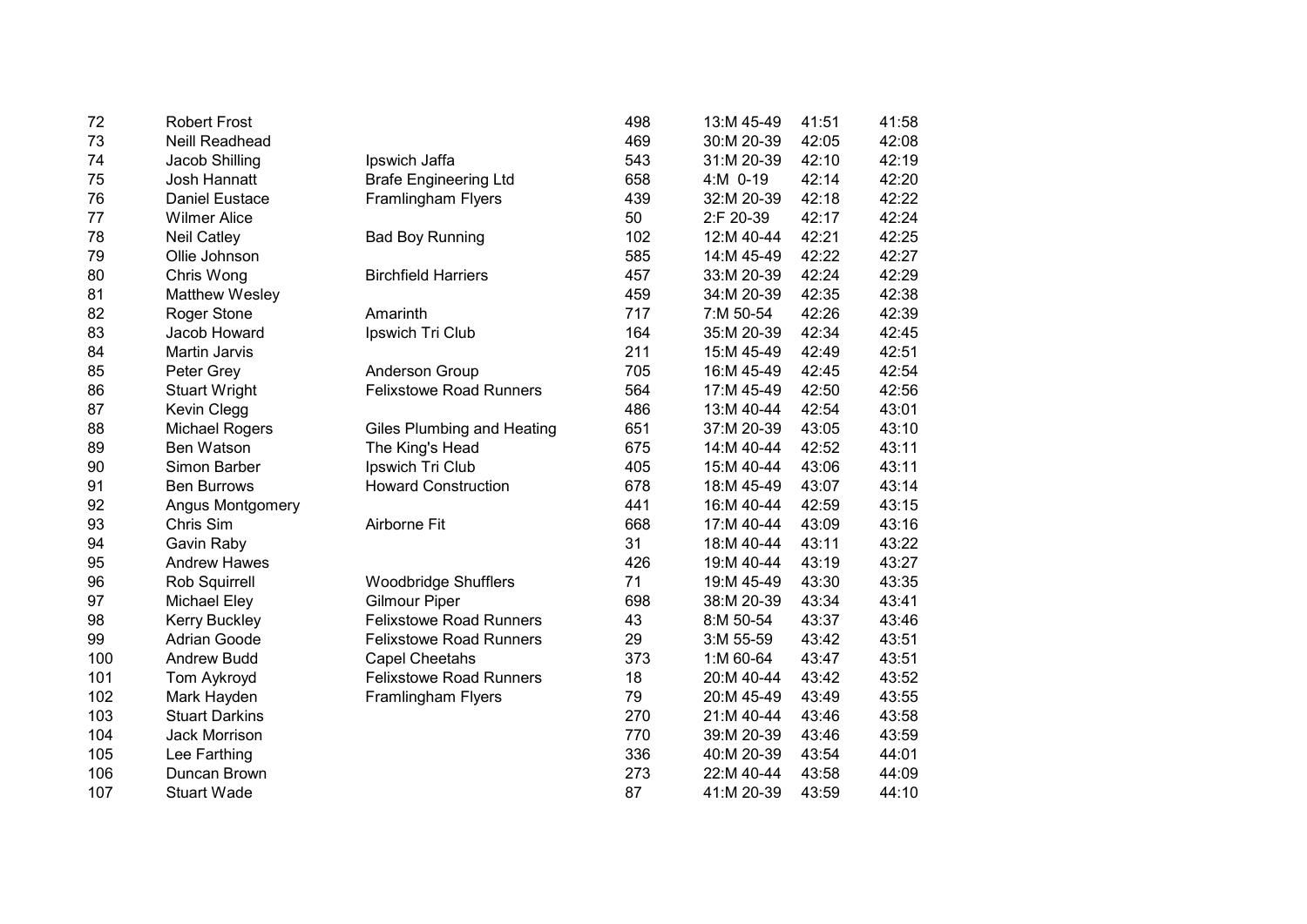| 108 | Carl Berriman            | Absolute Tri                   | 299            | 9:M 50-54  | 43:50 | 44:12 |
|-----|--------------------------|--------------------------------|----------------|------------|-------|-------|
| 109 | Sean Turner              |                                | $\overline{7}$ | 42:M 20-39 | 44:03 | 44:14 |
| 110 | Aaron Sharp              | <b>Chapel Properties</b>       | 630            | 43:M 20-39 | 44:05 | 44:17 |
| 111 | Daniel Ingleby           |                                | 397            | 44:M 20-39 | 44:17 | 44:21 |
| 112 | <b>Kev Linsell</b>       |                                | 100            | 21:M 45-49 | 44:12 | 44:22 |
| 113 | James Lewis              |                                | 219            | 23:M 40-44 | 44:13 | 44:23 |
| 114 | James Caley              |                                | 187            | 45:M 20-39 | 44:23 | 44:27 |
| 115 | <b>Andy Garvie</b>       | <b>Woodbridge Shufflers</b>    | 735            | 10:M 50-54 | 44:20 | 44:29 |
| 116 | <b>Hayley Emmens</b>     | Airborne Fit                   | 669            | 3:F 20-39  | 44:24 | 44:30 |
| 117 | Chris Curran             | <b>St Albans Striders</b>      | 387            | 46:M 20-39 | 44:27 | 44:33 |
| 118 | <b>Steve Paul</b>        | <b>Eastern Masters</b>         | 374            | 2:M 60-64  | 44:24 | 44:35 |
| 119 | Anna Keeble              | Ipswich Jaffa                  | 499            | 4:F 20-39  | 44:28 | 44:37 |
| 120 | <b>Gary Russell</b>      |                                | 90             | 24:M 40-44 | 44:32 | 44:40 |
| 121 | Katie Card               | <b>Gilmour Piper</b>           | 697            | 5:F 20-39  | 44:35 | 44:41 |
| 122 | Karl Holbrook            |                                | 351            | 4:M 55-59  | 44:36 | 44:47 |
| 123 | Mark Bulstrode           |                                | 337            | 25:M 40-44 | 44:44 | 44:53 |
| 124 | <b>Tristan McConnell</b> |                                | 780            | 22:M 45-49 | 44:45 | 44:53 |
| 125 | Paul Clow                | Airborne Fit                   | 666            | 26:M 40-44 | 44:48 | 44:55 |
| 126 | Nicki Ripman             | Airborne Fit                   | 663            | 1:F 40-44  | 44:49 | 44:55 |
| 127 | Will Owen                |                                | 440            | 47:M 20-39 | 44:51 | 44:56 |
| 128 | Adam Plummer             |                                | 48             | 48:M 20-39 | 44:49 | 44:56 |
| 129 | <b>Thomas Beecroft</b>   |                                | 37             | 49:M 20-39 | 44:47 | 45:00 |
| 130 | Alan Brown               |                                | 515            | 11:M 50-54 | 44:50 | 45:05 |
| 131 | Daisy Abbott             |                                | 269            | $1:F$ 0-19 | 44:44 | 45:06 |
| 132 | <b>Daniel Stewart</b>    |                                | 771            | 27:M 40-44 | 44:44 | 45:07 |
| 133 | Femi Ariyo               | Kesgrave Kruisers              | 188            | 23:M 45-49 | 44:49 | 45:08 |
| 134 | <b>Robert Trebilcock</b> |                                | 587            | 50:M 20-39 | 45:03 | 45:09 |
| 135 | Jenni Askew-Martin       |                                | 229            | 6:F 20-39  | 44:54 | 45:09 |
| 136 | Norman Smith             | <b>Woodbridge Shufflers</b>    | 602            | 3:M 60-64  | 44:46 | 45:11 |
| 137 | <b>Billy Lummis</b>      |                                | 284            | 51:M 20-39 | 45:08 | 45:12 |
| 138 | Tim Ripman               | Airborne Fit                   | 661            | 28:M 40-44 | 45:09 | 45:14 |
| 139 | <b>Matthew Davies</b>    |                                | 748            | 24:M 45-49 | 45:03 | 45:15 |
| 140 | Sian Kingston            |                                | 208            | 2:F 40-44  | 44:57 | 45:18 |
| 141 | Daniel Wildon            |                                | 266            | 25:M 45-49 | 45:02 | 45:24 |
| 142 | Emma Johnson             | <b>Woodbridge Shufflers</b>    | 600            | 3:F 40-44  | 45:14 | 45:25 |
| 143 | Kaye Branton             | <b>Felixstowe Road Runners</b> | 215            | 1:F 50-54  | 45:16 | 45:25 |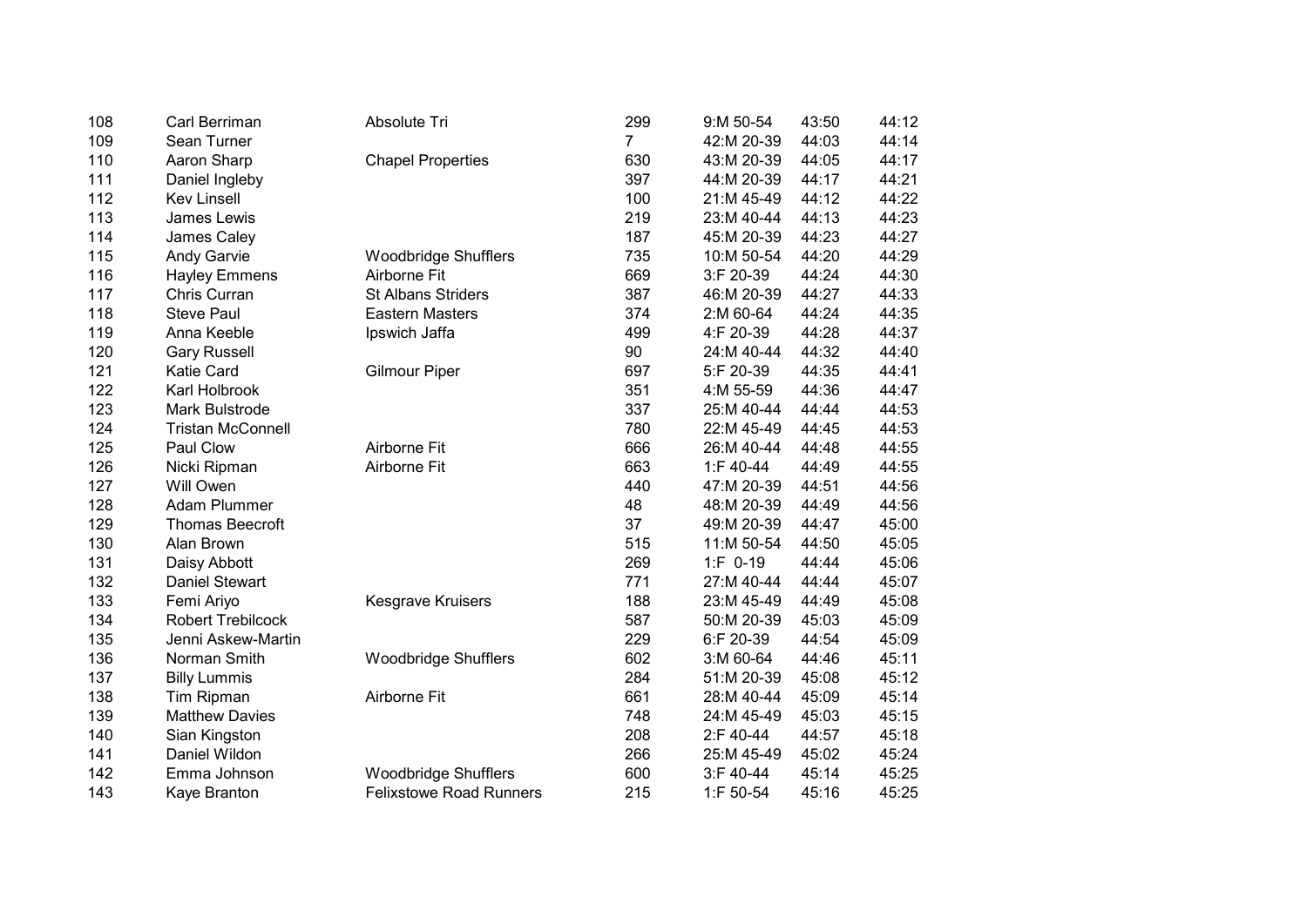| 144 | <b>Jack Guest</b>         |                                | 443 | 52:M 20-39 | 45:21 | 45:25 |
|-----|---------------------------|--------------------------------|-----|------------|-------|-------|
| 145 | Sandra Mayhew             | East of England Co-op          | 727 | 1:F 55-59  | 45:18 | 45:26 |
| 146 | Justin Fiddaman           | <b>Felixstowe Road Runners</b> | 200 | 12:M 50-54 | 45:25 | 45:33 |
| 147 | Gary Lowe                 | Saxons                         | 325 | 4:M 60-64  | 45:29 | 45:35 |
| 148 | <b>NELLEE BERRY</b>       |                                | 272 | 2:F 0-19   | 45:53 | 45:58 |
| 149 | Darren Lewis              |                                | 253 | 29:M 40-44 | 45:49 | 45:59 |
| 150 | <b>Stuart Yule</b>        |                                | 777 | 13:M 50-54 | 45:57 | 46:03 |
| 151 | Rosie Denny               | <b>Woodbridge Shufflers</b>    | 117 | 4:F 40-44  | 46:00 | 46:09 |
| 152 | <b>Matthew Alexander</b>  |                                | 61  | 53:M 20-39 | 45:57 | 46:12 |
| 153 | Luz Chavez                | Ipswich Jaffa                  | 596 | 7:F 20-39  | 46:01 | 46:15 |
| 154 | Anthony Barsoum           |                                | 743 | 54:M 20-39 | 46:02 | 46:16 |
| 155 | <b>Steven Dearsley</b>    |                                | 584 | 30:M 40-44 | 46:10 | 46:17 |
| 156 | Robin Milan               |                                | 122 | 31:M 40-44 | 45:38 | 46:17 |
| 157 | <b>Thomas Rolph-Wills</b> | <b>Notcutts</b>                | 761 | 55:M 20-39 | 46:11 | 46:20 |
| 158 | <b>Henry Palmer</b>       |                                | 275 | 56:M 20-39 | 46:06 | 46:21 |
| 159 | <b>Tristan Childs</b>     |                                | 562 | 32:M 40-44 | 46:04 | 46:21 |
| 160 | Julian Herbert            | <b>Notcutts</b>                | 619 | 14:M 50-54 | 45:53 | 46:21 |
| 161 | <b>Barry Hawtin</b>       |                                | 32  | 57:M 20-39 | 46:09 | 46:25 |
| 162 | Benjamin Deacon           |                                | 545 | 58:M 20-39 | 46:18 | 46:29 |
| 163 | <b>Christy Fenelon</b>    |                                | 25  | 59:M 20-39 | 46:24 | 46:31 |
| 164 | Marcus Brown              |                                | 258 | 26:M 45-49 | 46:27 | 46:34 |
| 165 | Max Guest                 |                                | 349 | 61:M 20-39 | 46:32 | 46:40 |
| 166 | <b>Andre Edwards</b>      |                                | 150 | 27:M 45-49 | 46:29 | 46:43 |
| 167 | Sam Spencer               | Ipswich Jaffa                  | 76  | 8:F 20-39  | 46:42 | 46:45 |
| 168 | Kevin Whelan              | <b>Felixstowe Road Runners</b> | 362 | 5:M 55-59  | 46:41 | 46:49 |
| 169 | stu abbott                |                                | 263 | 33:M 40-44 | 46:40 | 46:51 |
| 170 | <b>Tommy Taylor</b>       |                                | 519 | 5:M 60-64  | 46:36 | 46:52 |
| 171 | <b>Gabriel Martins</b>    | Ipswich Jaffa                  | 115 | 15:M 50-54 | 46:39 | 46:52 |
| 172 | <b>Andrew Greenwell</b>   | Anderson Group                 | 707 | 62:M 20-39 | 46:48 | 46:54 |
| 173 | <b>William Smith</b>      |                                | 132 | 34:M 40-44 | 46:53 | 46:55 |
| 174 | Max Booth                 |                                | 205 | 16:M 50-54 | 46:48 | 46:56 |
| 175 | Anna Kocinska             |                                | 744 | 5:F 40-44  | 46:47 | 46:58 |
| 176 | <b>Martin Sterry</b>      |                                | 304 | 63:M 20-39 | 46:48 | 46:58 |
| 177 | <b>Matthew Perk</b>       |                                | 480 | 64:M 20-39 | 46:31 | 46:59 |
| 178 | <b>Steve Reay</b>         |                                | 745 | 28:M 45-49 | 46:49 | 47:03 |
| 179 | Kevin Goldsmith           |                                | 452 | 6:M 55-59  | 46:57 | 47:04 |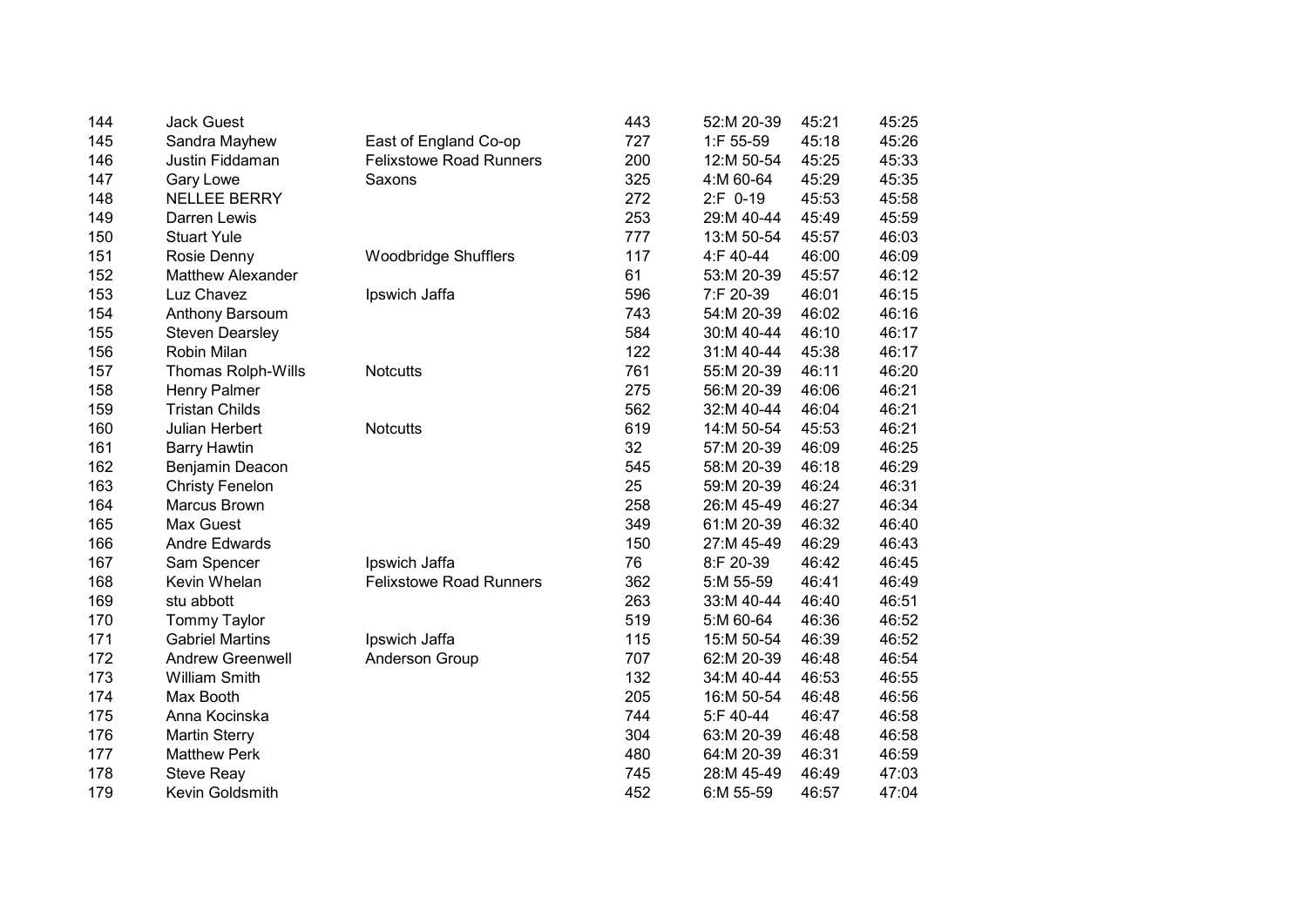| 180 | lan Grant                  |                                    | 446 | 65:M 20-39 | 46:59 | 47:05 |
|-----|----------------------------|------------------------------------|-----|------------|-------|-------|
| 181 | <b>Tim Parnell</b>         | Ipswich Jaffa                      | 134 | 7:M 55-59  | 46:57 | 47:07 |
| 182 | Gemma Gilbert              | <b>Felixstowe Road Runners</b>     | 94  | 6:F 40-44  | 46:59 | 47:07 |
| 183 | Luis Falconer              | <b>BDK</b> - Medical               | 721 | 66:M 20-39 | 47:04 | 47:09 |
| 184 | David Church               | <b>Felixstowe Road Runners</b>     | 240 | 17:M 50-54 | 46:56 | 47:09 |
| 185 | Laura Ripman               |                                    | 569 | 7:F 40-44  | 47:03 | 47:10 |
| 186 | John Farthing              | <b>Rushmere Community Runners</b>  | 136 | 29:M 45-49 | 46:55 | 47:12 |
| 187 | Alex Brigginshaw           | Amarinth                           | 718 | 18:M 50-54 | 46:57 | 47:13 |
| 188 | Daniel Gavin               | Anderson Group                     | 702 | 30:M 45-49 | 47:02 | 47:14 |
| 189 | Malcolm Pidd               | <b>Woodbridge Shufflers</b>        | 733 | 6:M 60-64  | 47:12 | 47:16 |
| 190 | Imogen Nejranowski         |                                    | 550 | 8:F 40-44  | 47:09 | 47:18 |
| 191 | <b>Stuart Abbott</b>       | Amarinth                           | 716 | 31:M 45-49 | 47:05 | 47:18 |
| 192 | Sarah Lewis                | Woodbridge Shufflers               | 782 | 9:F 20-39  | 47:13 | 47:20 |
| 193 | <b>Henry Dover</b>         | <b>Shaftesbury Barnet Harriers</b> | 531 | 5:M 0-19   | 47:13 | 47:22 |
| 194 | <b>Stuart Mason</b>        | <b>Felixstowe Road Runners</b>     | 775 | 7:M 60-64  | 47:10 | 47:23 |
| 195 | <b>Charles Ohsten</b>      |                                    | 303 | 67:M 20-39 | 47:13 | 47:25 |
| 196 | <b>Henriette Parkinson</b> |                                    | 53  | 9:F 40-44  | 47:20 | 47:27 |
| 197 | Tom Frohn                  |                                    | 103 | 6:M 0-19   | 47:15 | 47:30 |
| 198 | <b>Kimberley Dye</b>       | Ipswich Jaffa                      | 438 | 10:F 20-39 | 47:17 | 47:30 |
| 199 | Gregg Dodds                | The King's Head                    | 674 | 32:M 45-49 | 47:12 | 47:31 |
| 200 | <b>Guy Mansell</b>         |                                    | 501 | 35:M 40-44 | 47:23 | 47:35 |
| 201 | <b>Benjamin Davies</b>     |                                    | 8   | 68:M 20-39 | 47:17 | 47:35 |
| 202 | Greg Jones                 |                                    | 467 | 69:M 20-39 | 47:25 | 47:36 |
| 203 | Stephen Hatten             | <b>Saint Edmund Pacers</b>         | 396 | 8:M 55-59  | 47:27 | 47:38 |
| 204 | Darin Osborne              |                                    | 391 | 9:M 55-59  | 47:20 | 47:42 |
| 205 | Guy Hayward                | <b>Framlingham Flyers</b>          | 402 | 19:M 50-54 | 47:38 | 47:46 |
| 206 | Darren Abbott              |                                    | 324 | 20:M 50-54 | 47:27 | 47:50 |
| 207 | <b>Ashley Sadler</b>       |                                    | 165 | 33:M 45-49 | 47:39 | 47:55 |
| 208 | Suzi Whymark               |                                    | 433 | 1:F 45-49  | 47:42 | 47:56 |
| 209 | Archie Brigginshaw         | Amarinth                           | 719 | 7:M 0-19   | 47:44 | 48:00 |
| 210 | Joe Drury                  |                                    | 175 | 34:M 45-49 | 47:48 | 48:00 |
| 211 | David Nesmith              | Fenn Wright                        | 634 | 70:M 20-39 | 47:40 | 48:01 |
| 212 | Helen Ariyo                |                                    | 96  | 10:F 40-44 | 47:49 | 48:04 |
| 213 | Lauren Squirrell           | Ipswich Harriers                   | 231 | 3:F 0-19   | 47:59 | 48:04 |
| 214 | Will Taylor                | Framlingham Flyers                 | 589 | 71:M 20-39 | 47:43 | 48:05 |
| 215 | Mark Flatman               |                                    | 489 | 35:M 45-49 | 47:57 | 48:06 |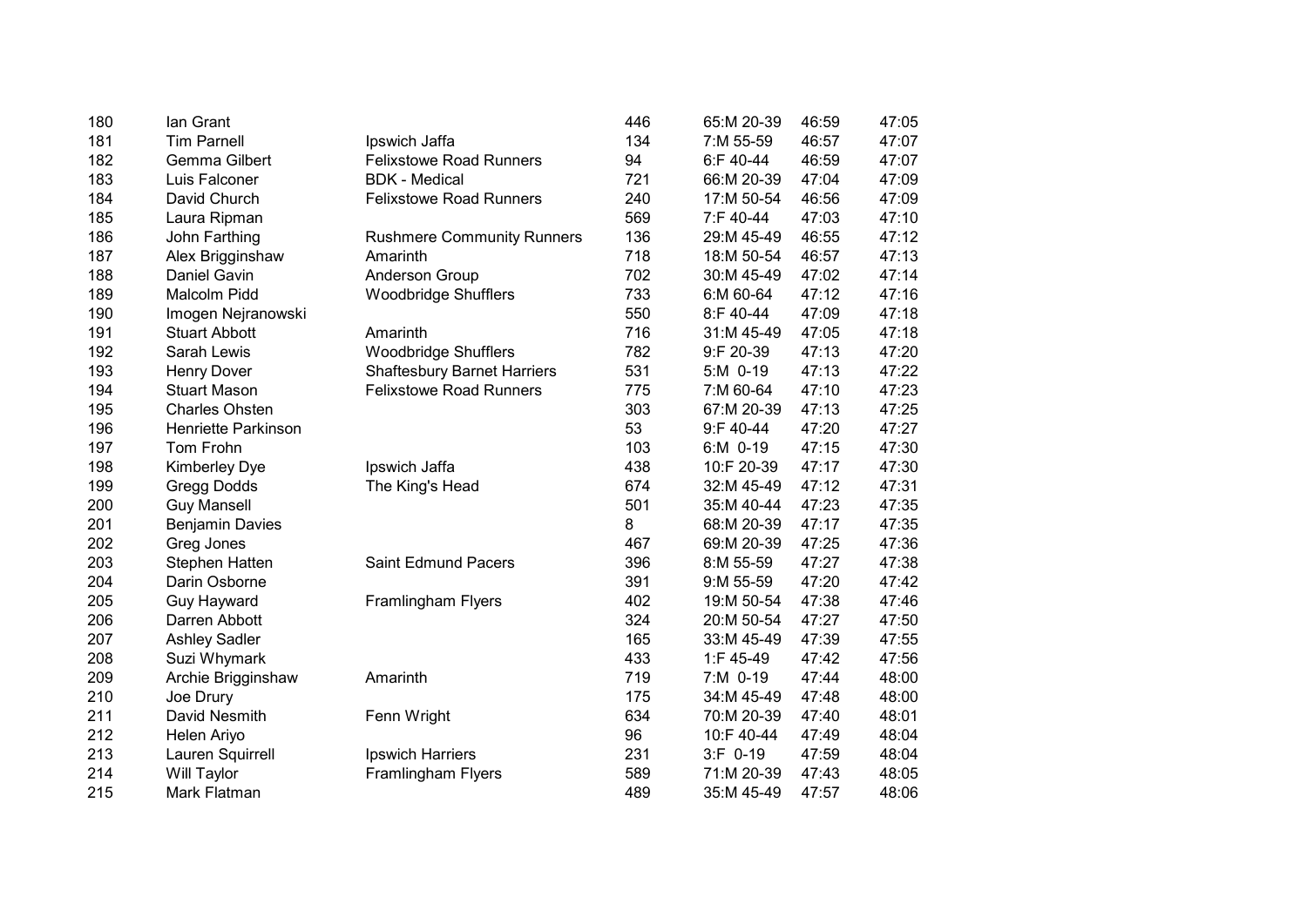| 216 | Nick Moon                 | Ipswich Jaffa                        | 179 | 36:M 45-49 | 47:53 | 48:08 |
|-----|---------------------------|--------------------------------------|-----|------------|-------|-------|
| 217 | <b>Freddie Turner</b>     | Framlingham Flyers                   | 530 | 72:M 20-39 | 47:43 | 48:08 |
| 218 | Gianna Cesarano           |                                      | 533 | 2:F 50-54  | 47:51 | 48:08 |
| 219 | Rebecca Smith             | Ipswich Jaffa                        | 394 | 11:F 20-39 | 48:06 | 48:09 |
| 220 | Adam Fenn                 |                                      | 59  | 36:M 40-44 | 48:04 | 48:10 |
| 221 | David Wenyon              | <b>Woodbridge Shufflers</b>          | 599 | 37:M 40-44 | 48:05 | 48:10 |
| 222 | <b>Daniel Davis</b>       |                                      | 143 | 73:M 20-39 | 47:59 | 48:11 |
| 223 | James Gunther             | Fenn Wright                          | 635 | 74:M 20-39 | 47:52 | 48:13 |
| 224 | Samantha Fulcher          |                                      | 511 | 2:F 55-59  | 48:05 | 48:17 |
| 225 | Lucy Beales               | <b>Woodbridge Shufflers</b>          | 277 | 12:F 20-39 | 47:58 | 48:19 |
| 226 | Kevin Fisher              |                                      | 338 | 8:M 60-64  | 48:17 | 48:22 |
| 227 | Yasmin Ruia               | Woodbridge Complementary Health (758 |     | 13:F 20-39 | 48:18 | 48:23 |
| 228 | Mark Gleen                |                                      | 1   | 37:M 45-49 | 48:08 | 48:26 |
| 229 | Michael Jennings          | Airborne Fit                         | 662 | 76:M 20-39 | 48:16 | 48:26 |
| 230 | Luke Read                 | Airborne Fit                         | 660 | 77:M 20-39 | 48:17 | 48:27 |
| 231 | Paul Wallington           | Airborne Fit                         | 667 | 38:M 40-44 | 48:26 | 48:36 |
| 232 | <b>Christopher Waters</b> |                                      | 36  | 39:M 40-44 | 48:17 | 48:38 |
| 233 | Daniel Garner             | Adnams                               | 611 | 78:M 20-39 | 48:19 | 48:39 |
| 234 | gordon pethybridge        | <b>Woodbridge Shufflers</b>          | 52  | 10:M 55-59 | 48:14 | 48:39 |
| 235 | Jo Herring                |                                      | 321 | 11:F 40-44 | 48:25 | 48:41 |
| 236 | jeroen wuurman            |                                      | 455 | 21:M 50-54 | 48:31 | 48:41 |
| 237 | Inge Nijkamp              | Airborne Fit                         | 665 | 12:F 40-44 | 48:34 | 48:43 |
| 238 | Anna Sinclair             |                                      | 363 | 3:F 50-54  | 48:33 | 48:44 |
| 239 | <b>Nick Falconer</b>      | <b>BDK - Medical</b>                 | 720 | 11:M 55-59 | 48:40 | 48:46 |
| 240 | Tom Crowther              |                                      | 383 | 79:M 20-39 | 48:31 | 48:47 |
| 241 | Will Self                 |                                      | 27  | 80:M 20-39 | 48:37 | 48:48 |
| 242 | <b>Steve Magnall</b>      |                                      | 268 | 12:M 55-59 | 48:30 | 48:48 |
| 243 | <b>Ruth Acworth</b>       | <b>Woodbridge Shufflers</b>          | 221 | 1:F 60-64  | 48:33 | 48:50 |
| 244 | Leo Banfield              |                                      | 172 | 8:M 0-19   | 48:38 | 48:52 |
| 245 | <b>Tim Hanson</b>         |                                      | 288 | 22:M 50-54 | 48:35 | 48:54 |
| 246 | Ellen Hall                |                                      | 481 | 4:F 0-19   | 48:36 | 48:59 |
| 247 | Darren Forest             |                                      | 223 | 81:M 20-39 | 48:48 | 49:01 |
| 248 | Ryan Marriott             |                                      | 222 | 82:M 20-39 | 48:34 | 49:03 |
| 249 | Darren Horsman            |                                      | 235 | 40:M 40-44 | 48:58 | 49:03 |
| 250 | Philippa O'Brien          |                                      | 408 | 13:F 40-44 | 48:49 | 49:05 |
| 251 | Stefan Goodwen            | Gressingham Foods                    | 643 | 83:M 20-39 | 48:50 | 49:07 |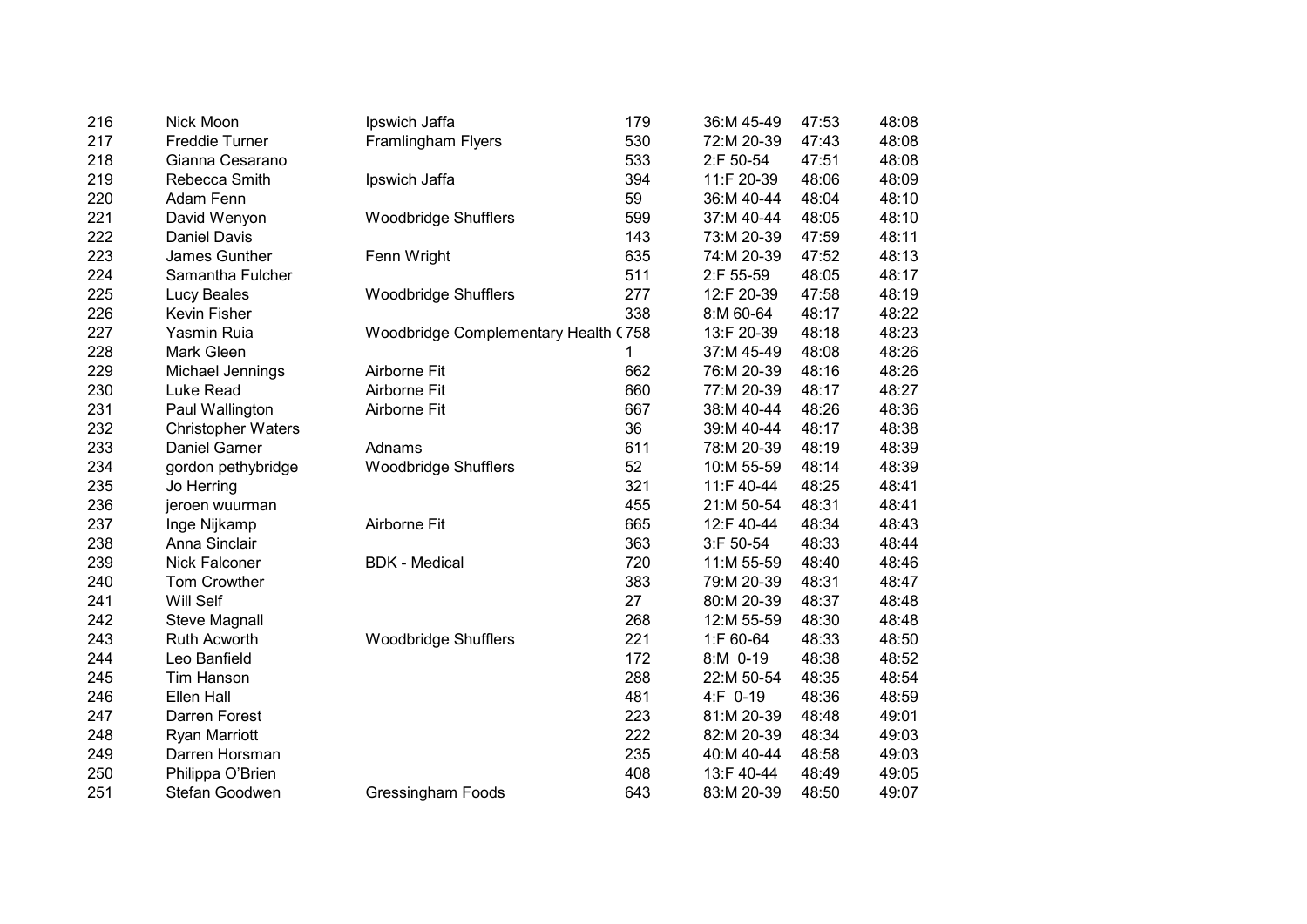| 252 | <b>Chris Pont</b>     |                                   | $\overline{2}$ | 41:M 40-44   | 48:56 | 49:15 |
|-----|-----------------------|-----------------------------------|----------------|--------------|-------|-------|
| 253 | Neil Thorpe           |                                   | 111            | 84:M 20-39   | 48:48 | 49:17 |
| 254 | Stephen Didcott       |                                   | 449            | 13:M 55-59   | 49:11 | 49:18 |
| 255 | <b>Glenn Howard</b>   | <b>Howard Construction</b>        | 680            | 23:M 50-54   | 49:08 | 49:19 |
| 256 | Rob Alder             | <b>Woodbridge Shufflers</b>       | 97             | 24:M 50-54   | 48:56 | 49:20 |
| 257 | James Mithen          |                                   | 148            | 85:M 20-39   | 49:16 | 49:21 |
| 258 | <b>Steve Hunt</b>     | <b>Hadleigh Hares</b>             | 364            | 9:M 60-64    | 49:04 | 49:22 |
| 259 | Emma Wheeler          | Ipswich Tri Club                  | 74             | 14:F 20-39   | 49:13 | 49:23 |
| 260 | <b>HELEN FINDLEY</b>  |                                   | 513            | 14:F 40-44   | 49:05 | 49:25 |
| 261 | <b>Archie Ainslie</b> |                                   | 456            | 86:M 20-39   | 49:09 | 49:26 |
| 262 | <b>Luke Giles</b>     | <b>Giles Plumbing and Heating</b> | 649            | 87:M 20-39   | 49:13 | 49:27 |
| 263 | John Bradshaw         | <b>Barker Gotelee</b>             | 755            | 25:M 50-54   | 49:10 | 49:27 |
| 264 | Hannah Wattam         | <b>Woodbridge Shufflers</b>       | 12             | 15:F 20-39   | 49:04 | 49:29 |
| 265 | Karle Howard          | The King's Head                   | 673            | 26:M 50-54   | 49:10 | 49:30 |
| 266 | Benjamin Wheeler      | Ipswich Tri Club                  | 75             | 88:M 20-39   | 49:22 | 49:32 |
| 267 | Neil Dennis           | <b>Stowmarket Striders</b>        | 130            | 89:M 20-39   | 49:23 | 49:33 |
| 268 | <b>Nick Shirley</b>   |                                   | 365            | 90:M 20-39   | 49:22 | 49:34 |
| 269 | Carissa Wyatt         |                                   | 403            | 2:F 45-49    | 49:18 | 49:37 |
| 270 | Kevin Ward            |                                   | 39             | 38:M 45-49   | 49:18 | 49:37 |
| 271 | James Klug            |                                   | 483            | 91:M 20-39   | 49:25 | 49:39 |
| 272 | Ben Deacon            |                                   | 220            | 42:M 40-44   | 49:32 | 49:42 |
| 273 | Sean Kennedy          |                                   | 474            | 92:M 20-39   | 49:29 | 49:42 |
| 274 | Malcolm Hibbert       |                                   | 210            | 39:M 45-49   | 49:28 | 49:44 |
| 275 | Geoff Buchanan        | <b>Gressingham Foods</b>          | 646            | 27:M 50-54   | 49:23 | 49:44 |
| 276 | <b>Richard Owen</b>   |                                   | 390            | 1:M 70-99    | 49:30 | 49:48 |
| 277 | Peter Frost           |                                   | 417            | 93:M 20-39   | 49:14 | 49:50 |
| 278 | Jordan Bailey         |                                   | 120            | 94:M 20-39   | 49:42 | 49:57 |
| 279 | <b>Stephen Smith</b>  |                                   | 521            | 40:M 45-49   | 49:28 | 49:59 |
| 280 | Malcolm Denison       |                                   | 453            | 10:M 60-64   | 49:42 | 50:01 |
| 281 | <b>Michael Howard</b> | <b>Howard Construction</b>        | 676            | 28:M 50-54   | 49:51 | 50:02 |
| 282 | Anthony Hagen         |                                   | 280            | 41:M 45-49   | 49:47 | 50:03 |
| 283 | <b>Ben Larter</b>     |                                   | 556            | 95:M 20-39   | 49:23 | 50:07 |
| 284 | Michelle Stebbings    |                                   | 129            | $3:$ F 45-49 | 49:49 | 50:09 |
| 285 | Chezney Webb          | Woodbridge School                 | 714            | 16:F 20-39   | 49:54 | 50:09 |
| 286 | Sandra Roberts        | Ipswich Jaffa                     | 430            | 2:F 60-64    | 49:46 | 50:10 |
| 287 | Thomas Duthoit        |                                   | 133            | 96:M 20-39   | 49:53 | 50:10 |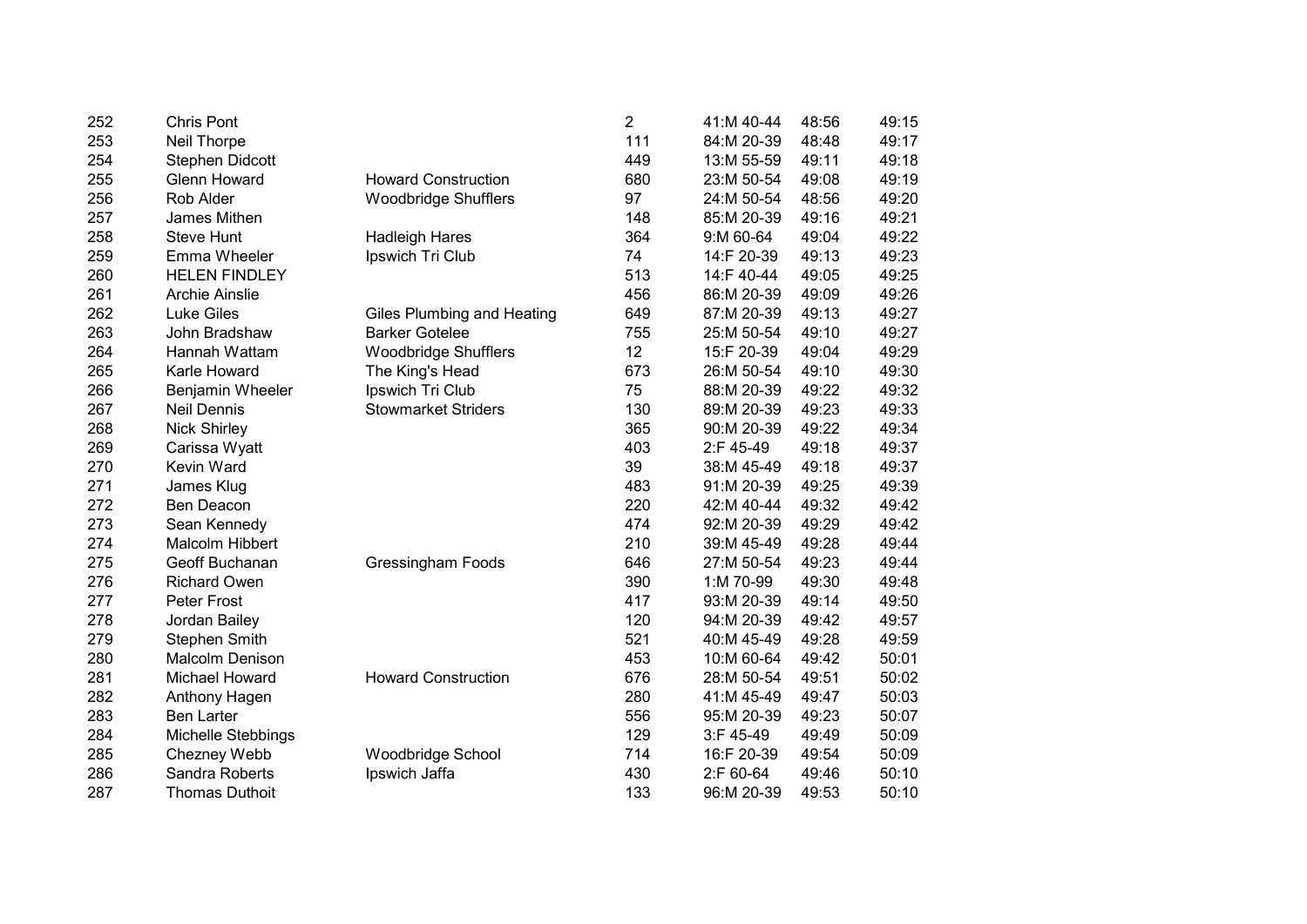| 288 | Aiden Jakubik          |                                | 190 | 97:M 20-39  | 49:51 | 50:11 |
|-----|------------------------|--------------------------------|-----|-------------|-------|-------|
| 289 | <b>Matt Standring</b>  |                                | 101 | 42:M 45-49  | 50:01 | 50:11 |
| 290 | <b>Justin Farris</b>   | <b>Woodbridge Shufflers</b>    | 563 | 98:M 20-39  | 49:53 | 50:12 |
| 291 | Kerry Watson           | Ipswich Jaffa                  | 3   | 15:F 40-44  | 49:58 | 50:12 |
| 292 | <b>Michael Streat</b>  |                                | 251 | 14:M 55-59  | 49:52 | 50:14 |
| 293 | Paul Barnard           |                                | 295 | 43:M 40-44  | 50:04 | 50:14 |
| 294 | Hutchinson Jane        | <b>Woodbridge Shufflers</b>    | 370 | 4:F 45-49   | 49:52 | 50:14 |
| 295 | Marcus Payne           |                                | 241 | 99:M 20-39  | 50:01 | 50:16 |
| 296 | Alan Hillyard          | Ipswich Tri Club               | 293 | 11:M 60-64  | 49:59 | 50:16 |
| 297 | Alys Thompson          |                                | 505 | 5:F 45-49   | 49:51 | 50:17 |
| 298 | Andrew Jay             | <b>Anderson Group</b>          | 706 | 15:M 55-59  | 50:08 | 50:18 |
| 299 | <b>Matthew Davies</b>  |                                | 182 | 100:M 20-39 | 50:11 | 50:19 |
| 300 | Paul Berriman          |                                | 171 | 43:M 45-49  | 50:06 | 50:20 |
| 301 | <b>Chris Childs</b>    |                                | 379 | 29:M 50-54  | 49:54 | 50:22 |
| 302 | <b>Steve Whittaker</b> |                                | 320 | 16:M 55-59  | 50:07 | 50:23 |
| 303 | Adam Kearney           |                                | 49  | 101:M 20-39 | 50:11 | 50:31 |
| 304 | Bryan Wybrow           |                                | 554 | 44:M 40-44  | 50:21 | 50:38 |
| 305 | David Brewster         | <b>Felixstowe Road Runners</b> | 214 | 45:M 40-44  | 49:53 | 50:43 |
| 306 | James Calver           | East of England Co-op          | 726 | 102:M 20-39 | 50:18 | 50:46 |
| 307 | <b>GEORGE Sadler</b>   |                                | 508 | 30:M 50-54  | 50:28 | 50:47 |
| 308 | <b>Ben Childs</b>      |                                | 423 | 46:M 40-44  | 50:33 | 50:50 |
| 309 | Debbie Catling         | <b>Felixstowe Road Runners</b> | 476 | 4:F 50-54   | 50:29 | 50:53 |
| 310 | Kevin Holland          |                                | 392 | 47:M 40-44  | 50:33 | 50:53 |
| 311 | Chris Bond             |                                | 46  | 103:M 20-39 | 50:27 | 50:54 |
| 312 | Linda Mitchell         | Saxons                         | 577 | 16:F 40-44  | 50:35 | 50:56 |
| 313 | <b>Ryan Betts</b>      | Fenn Wright                    | 632 | 104:M 20-39 | 50:38 | 50:58 |
| 314 | <b>Marion Parker</b>   | <b>Felixstowe Road Runners</b> | 259 | 3:F 55-59   | 50:46 | 51:01 |
| 315 | <b>Barry Howard</b>    | <b>Anderson Group</b>          | 704 | 31:M 50-54  | 50:57 | 51:09 |
| 316 | Derek Daly             | Saxons                         | 574 | 17:M 55-59  | 50:54 | 51:16 |
| 317 | Liz Witherley          |                                | 274 | 3:F 60-64   | 51:11 | 51:18 |
| 318 | Kayleigh Turpin        |                                | 15  | 17:F 20-39  | 51:13 | 51:22 |
| 319 | <b>Aidan Norris</b>    | <b>Notcutts</b>                | 612 | 44:M 45-49  | 50:54 | 51:22 |
| 320 | Darren Rodgers         |                                | 551 | 105:M 20-39 | 51:11 | 51:24 |
| 321 | Jasmine Bilner         | Ipswich Jaffa                  | 353 | 5:F 0-19    | 51:13 | 51:25 |
| 322 | rebecca collar         |                                | 568 | 18:F 20-39  | 51:15 | 51:27 |
| 323 | Shannon Lay            | Fenn Wright                    | 631 | 19:F 20-39  | 51:10 | 51:28 |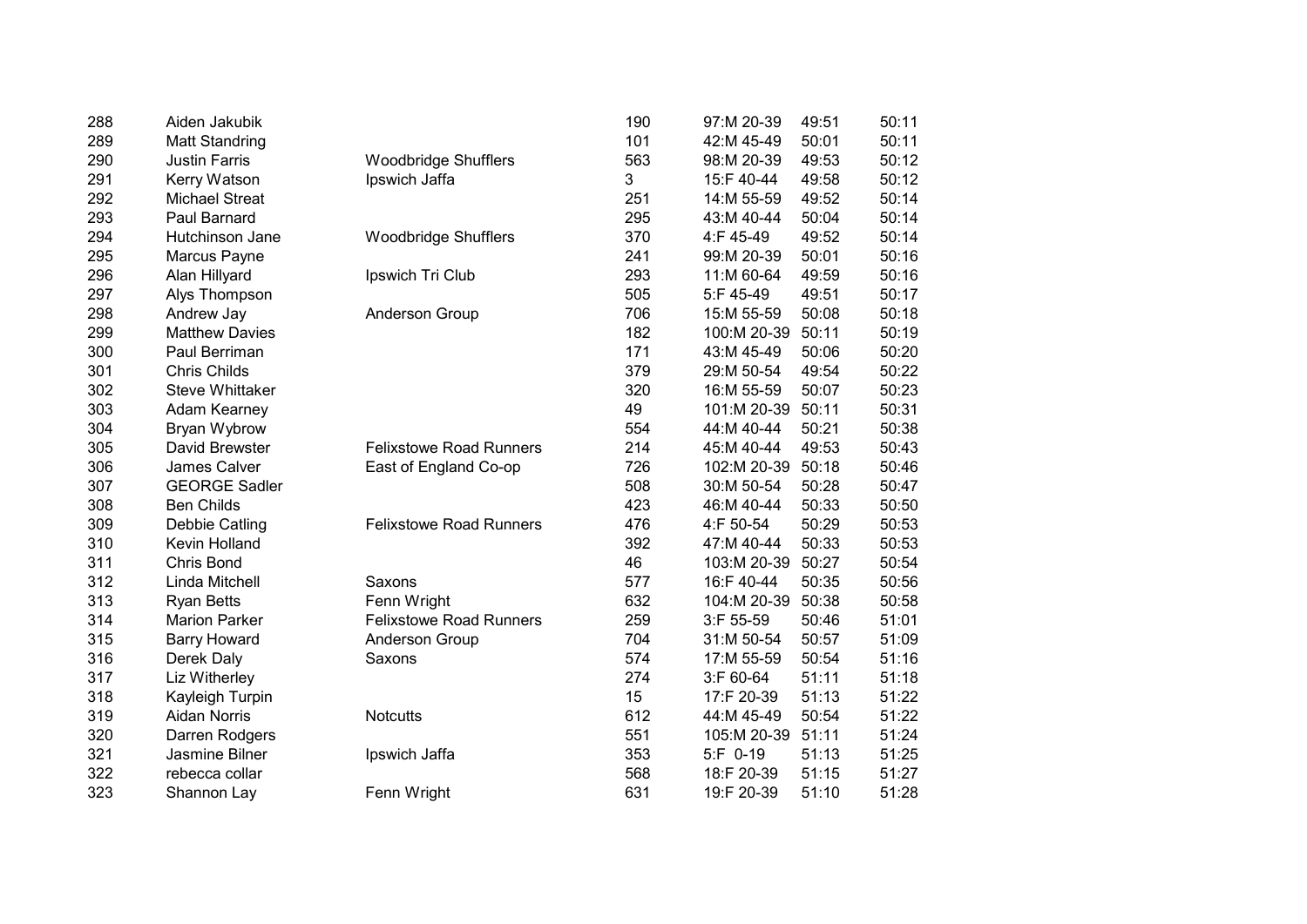| 324 | Andy Reid              | <b>Chapel Properties</b>       | 625 | 106:M 20-39 | 51:04 | 51:29 |
|-----|------------------------|--------------------------------|-----|-------------|-------|-------|
| 325 | Peri Johnson           |                                | 525 | 107:M 20-39 | 51:15 | 51:30 |
| 326 | Aaron smith            |                                | 198 | 108:M 20-39 | 50:56 | 51:30 |
| 327 | <b>Rebecca Siles</b>   |                                | 534 | 17:F 40-44  | 51:08 | 51:33 |
| 328 | Tom Canham             | Giles Plumbing and Heating     | 650 | 109:M 20-39 | 51:22 | 51:36 |
| 329 | Darren Storey          | <b>Felixstowe Road Runners</b> | 344 | 18:M 55-59  | 51:20 | 51:37 |
| 330 | <b>Andrew Rix</b>      | <b>Gressingham Foods</b>       | 648 | 110:M 20-39 | 51:18 | 51:39 |
| 331 | Darren Payne           |                                | 137 | 19:M 55-59  | 51:19 | 51:40 |
| 332 | Chelsea Beale          |                                | 195 | 20:F 20-39  | 51:23 | 51:40 |
| 333 | <b>Steve Ward</b>      |                                | 741 | 48:M 40-44  | 51:18 | 51:41 |
| 334 | Zoë Aldam              |                                | 236 | 18:F 40-44  | 51:18 | 51:42 |
| 335 | <b>Nik Armes</b>       |                                | 591 | 49:M 40-44  | 51:20 | 51:42 |
| 336 | Mon Lee                | Ipswich Jaffa                  | 354 | 12:M 60-64  | 51:35 | 51:48 |
| 337 | Vicky Bloomfield       | <b>East Coast Adventures</b>   | 778 | 21:F 20-39  | 51:28 | 51:52 |
| 338 | <b>Ricky Burrows</b>   | <b>East Coast Adventures</b>   | 723 | 111:M 20-39 | 51:28 | 51:52 |
| 339 | Zac Hembry             | <b>East Coast Adventures</b>   | 779 | 112:M 20-39 | 51:27 | 51:52 |
| 340 | Shaun Hadley           |                                | 592 | 113:M 20-39 | 51:31 | 51:54 |
| 341 | Aimee Machlachlan      | Woodbridge Shufflers           | 163 | 5:F 50-54   | 51:30 | 51:55 |
| 342 | <b>Filipe Tome</b>     | <b>Gressingham Foods</b>       | 642 | 50:M 40-44  | 51:52 | 51:56 |
| 343 | James Howard           | Framlingham Flyers             | 118 | 114:M 20-39 | 51:43 | 51:57 |
| 344 | <b>Wendy Kellett</b>   | Ipswich Jaffa                  | 209 | 6:F 50-54   | 51:37 | 52:00 |
| 345 | Nicolas Goldsmith      |                                | 113 | 51:M 40-44  | 51:41 | 52:03 |
| 346 | <b>Mark Stevens</b>    |                                | 244 | 115:M 20-39 | 51:45 | 52:05 |
| 347 | Jessica Brown          |                                | 245 | 22:F 20-39  | 51:45 | 52:05 |
| 348 | Last Daniel            |                                | 131 | 52:M 40-44  | 51:55 | 52:11 |
| 349 | Justin Wood            |                                | 72  | 32:M 50-54  | 52:09 | 52:13 |
| 350 | mick well              | <b>Anderson Group</b>          | 710 | 53:M 40-44  | 51:57 | 52:16 |
| 351 | <b>Matthias Turner</b> | The Cherry Tree                | 730 | 116:M 20-39 | 51:57 | 52:20 |
| 352 | <b>Tom Blake</b>       |                                | 541 | 54:M 40-44  | 51:57 | 52:27 |
| 353 | Paul Sheldrake         |                                | 312 | 45:M 45-49  | 52:01 | 52:29 |
| 354 | <b>Calvin Meek</b>     | <b>Notcutts</b>                | 614 | 55:M 40-44  | 52:06 | 52:33 |
| 355 | Patrick Denham         | <b>Woodbridge Shufflers</b>    | 73  | 13:M 60-64  | 52:00 | 52:36 |
| 356 | Ed Abbott              | <b>Woodbridge Shufflers</b>    | 6   | 117:M 20-39 | 52:14 | 52:37 |
| 357 | Beryl Lansdown         | Ipswich Jaffa                  | 248 | 7:F 50-54   | 52:13 | 52:38 |
| 358 | <b>Howard Allen</b>    |                                | 376 | 33:M 50-54  | 52:15 | 52:40 |
| 359 | Andrew Wright          |                                | 335 | 14:M 60-64  | 52:23 | 52:47 |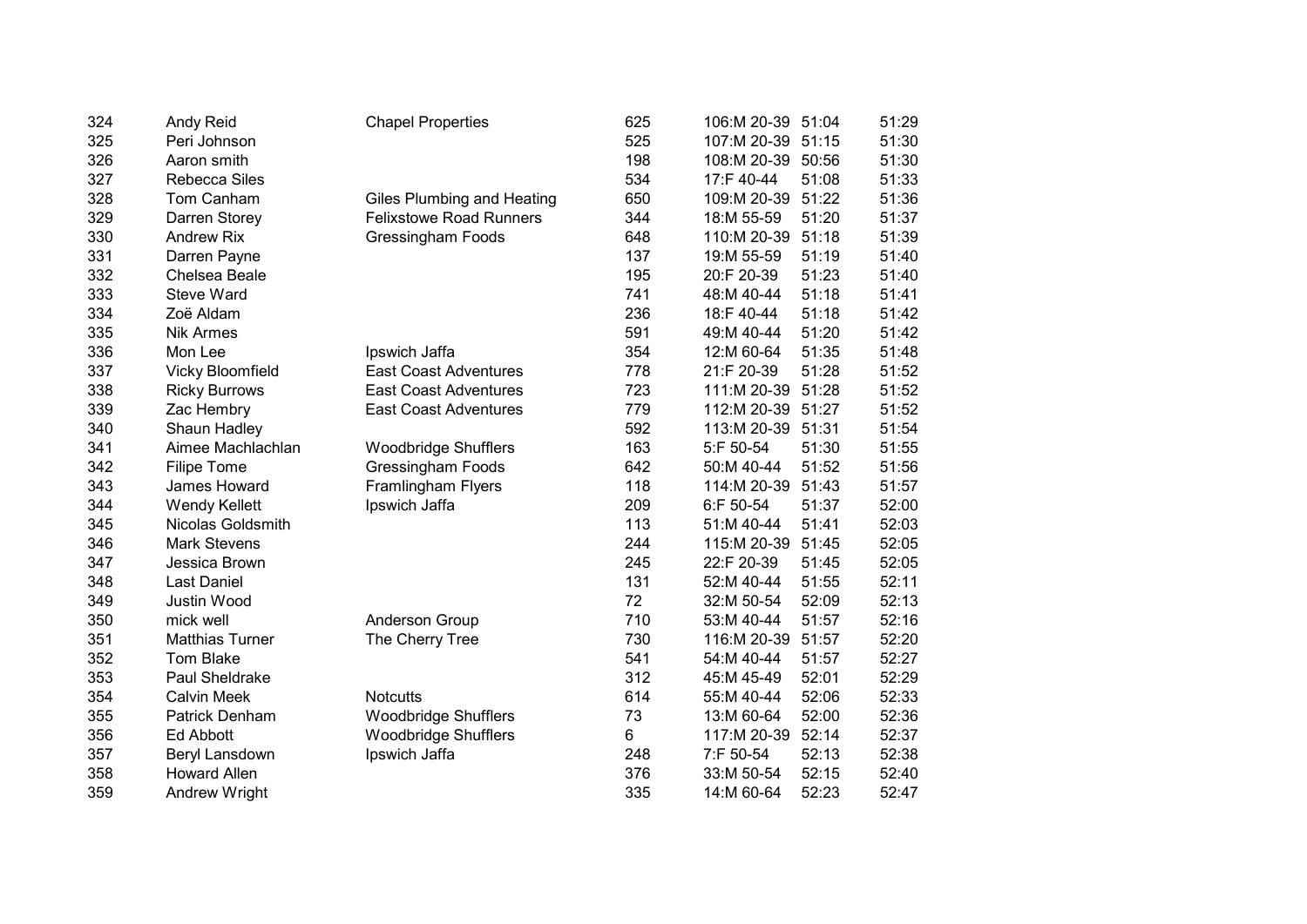| 360 | Rachel Brooke              | Ipswich Jaffa                  | 217 | 8:F 50-54    | 52:24 | 52:48 |
|-----|----------------------------|--------------------------------|-----|--------------|-------|-------|
| 361 | <b>Gerry McCarthy</b>      | Ipswich Phoenix Running Club   | 355 | 2:M 65-69    | 52:11 | 52:52 |
| 362 | <b>Chuck Layzell</b>       | Ipswich Phoenix Running Club   | 166 | 118:M 20-39  | 52:40 | 52:58 |
| 363 | Amanda Kemp                | <b>Felixstowe Road Runners</b> | 570 | 19:F 40-44   | 52:32 | 53:01 |
| 364 | <b>IAIN CATCHPOOL</b>      | Ipswich Jaffa                  | 378 | 20:M 55-59   | 53:01 | 53:04 |
| 365 | <b>Philip Turvey</b>       |                                | 567 | 56:M 40-44   | 52:42 | 53:08 |
| 366 | <b>Rachael Pinion</b>      |                                | 773 | 23:F 20-39   | 52:46 | 53:11 |
| 367 | Mark Newman                | <b>Gilmour Piper</b>           | 695 | 57:M 40-44   | 53:09 | 53:17 |
| 368 | Jamie Scales               |                                | 199 | 58:M 40-44   | 53:04 | 53:22 |
| 369 | David Seymour              | <b>Felixstowe Road Runners</b> | 112 | 15:M 60-64   | 53:11 | 53:23 |
| 370 | Hannah Huntly              |                                | 565 | 24:F 20-39   | 53:07 | 53:24 |
| 371 | Sam Gaffney                |                                | 431 | 119:M 20-39  | 53:00 | 53:24 |
| 372 | <b>Helen Harris</b>        |                                | 45  | 20:F 40-44   | 53:09 | 53:28 |
| 373 | David TAYLOR               | Framlingham Flyers             | 400 | 2:M 70-99    | 53:06 | 53:28 |
| 374 | <b>Mark Harris</b>         |                                | 86  | 34:M 50-54   | 53:09 | 53:29 |
| 375 | Rebecca Hughes             |                                | 255 | 9:F 50-54    | 52:43 | 53:31 |
| 376 | <b>Tracy Ratcliffe</b>     |                                | 156 | $6:$ F 45-49 | 53:13 | 53:32 |
| 377 | <b>Kimberley Clift</b>     | Woodbridge School              | 713 | 25:F 20-39   | 53:19 | 53:35 |
| 378 | Sonja Ayres                |                                | 772 | 21:F 40-44   | 53:17 | 53:39 |
| 379 | Nicole Thompson            |                                | 264 | 26:F 20-39   | 53:16 | 53:42 |
| 380 | Hannah Linger              | <b>Stowmarket Striders</b>     | 302 | 27:F 20-39   | 53:20 | 53:43 |
| 381 | Rosanna Williams           |                                | 20  | 28:F 20-39   | 53:33 | 53:48 |
| 382 | <b>Christopher Shelley</b> |                                | 371 | 35:M 50-54   | 53:29 | 53:52 |
| 383 | Jo Weaver                  |                                | 507 | 7:F 45-49    | 53:39 | 53:53 |
| 384 | <b>Stuart Weaver</b>       |                                | 506 | 46:M 45-49   | 53:39 | 53:53 |
| 385 | Callum Jacobs              | Fenn Wright                    | 633 | 120:M 20-39  | 53:36 | 53:56 |
| 386 | Ryan Macey                 | Fenn Wright                    | 636 | 121:M 20-39  | 53:39 | 53:59 |
| 387 | Jo Hutt                    |                                | 291 | 8:F 45-49    | 53:30 | 54:00 |
| 388 | James Buckingham           | The Cherry Tree                | 729 | 122:M 20-39  | 53:40 | 54:02 |
| 389 | <b>Paul Stanton</b>        |                                | 517 | 47:M 45-49   | 53:30 | 54:03 |
| 390 | Gemma Cannon               | <b>Woodbridge Shufflers</b>    | 167 | 29:F 20-39   | 53:41 | 54:04 |
| 391 | Jamie Smith                |                                | 407 | 123:M 20-39  | 53:31 | 54:06 |
| 392 | <b>Trevor Fagg</b>         |                                | 463 | 21:M 55-59   | 53:35 | 54:12 |
| 393 | Carey Hollingsworth        |                                | 451 | 30:F 20-39   | 53:52 | 54:13 |
| 394 | Jamie Clarkson             |                                | 740 | 59:M 40-44   | 53:40 | 54:13 |
| 395 | Melissa Woulfe             |                                | 436 | 31:F 20-39   | 54:06 | 54:16 |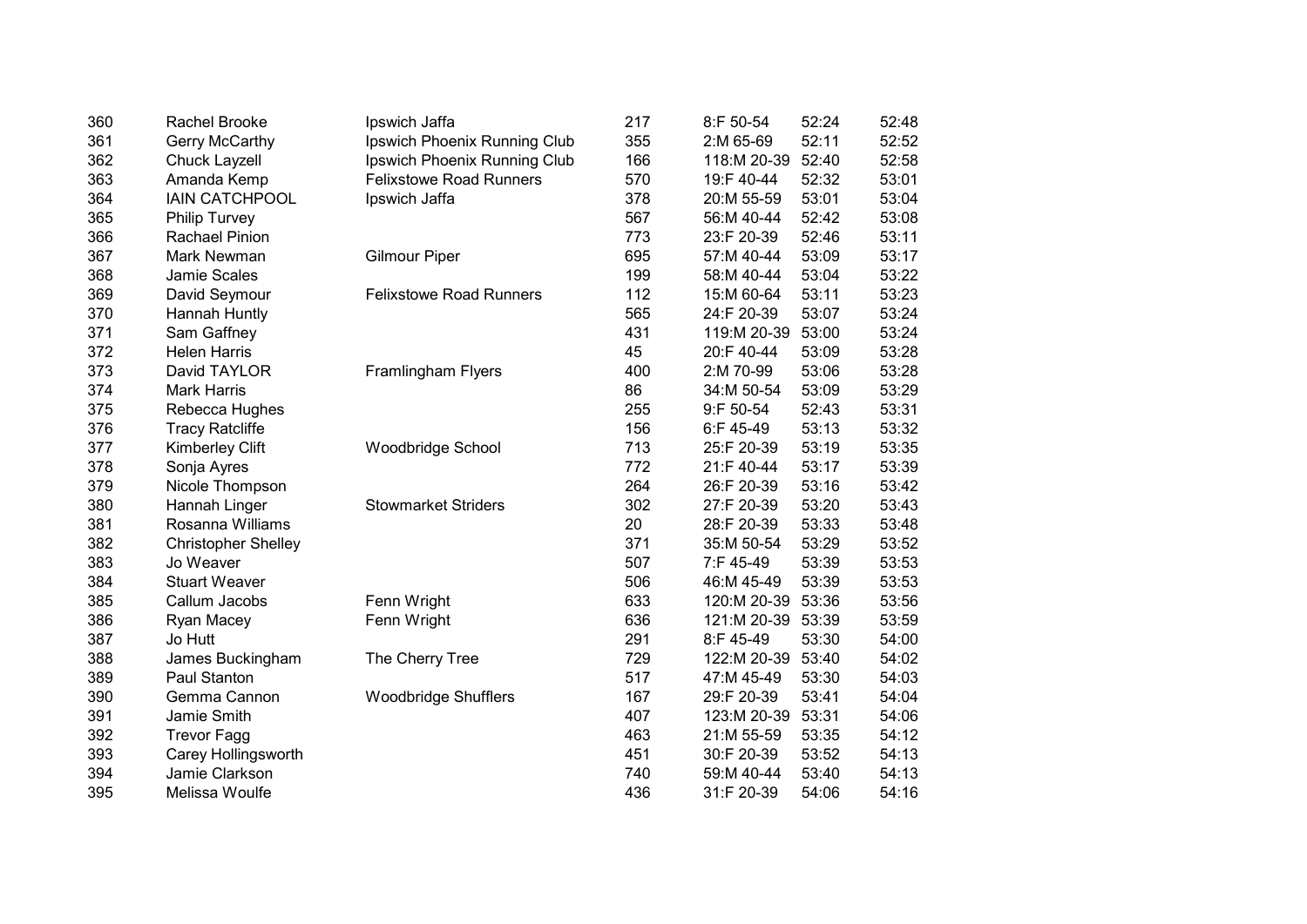| 396 | Charlie Joy               | <b>Chapel Properties</b>                 | 629 | 124:M 20-39 | 53:53 | 54:19 |
|-----|---------------------------|------------------------------------------|-----|-------------|-------|-------|
| 397 | <b>Gary Pilkington</b>    |                                          | 149 | 36:M 50-54  | 53:55 | 54:21 |
| 398 | <b>Martin Stanley</b>     |                                          | 185 | 22:M 55-59  | 53:59 | 54:26 |
| 399 | <b>Bella Lock</b>         |                                          | 80  | 32:F 20-39  | 53:52 | 54:26 |
| 400 | Gordon Pethybridge        | <b>Woodbridge Shufflers</b>              | 24  | 23:M 55-59  | 54:14 | 54:38 |
| 401 | Julie Dovey               | <b>Woodbridge Shufflers</b>              | 464 | 4:F 60-64   | 54:15 | 54:40 |
| 402 | David Steward             | <b>Woodbridge Shufflers</b>              | 68  | 24:M 55-59  | 54:19 | 54:43 |
| 403 | Josh Brett                |                                          | 105 | 125:M 20-39 | 54:09 | 54:44 |
| 404 | <b>Stuart Hunt</b>        | <b>Hadleigh Hares</b>                    | 127 | 126:M 20-39 | 54:21 | 54:45 |
| 405 | Katie Beckinsale          |                                          | 42  | 33:F 20-39  | 54:22 | 54:46 |
| 406 | Jessica Read              |                                          | 128 | 6:F 0-19    | 54:36 | 54:46 |
| 407 | Marie Boland              |                                          | 566 | 22:F 40-44  | 54:28 | 54:48 |
| 408 | <b>Graeme Mears</b>       | Woodbridge School                        | 712 | 37:M 50-54  | 54:19 | 54:48 |
| 409 | <b>Christian Thompson</b> |                                          | 265 | 127:M 20-39 | 54:24 | 54:50 |
| 410 | Claire Harrington         | <b>Woodbridge Shufflers</b>              | 232 | 4:F 55-59   | 54:15 | 54:52 |
| 411 | Darren Scriven            |                                          | 359 | 128:M 20-39 | 54:40 | 54:54 |
| 412 | Aaron Cross               | Cornerstone Residential Estate Agent 693 |     | 129:M 20-39 | 54:24 | 54:56 |
| 413 | Lewis Fuller              |                                          | 34  | 130:M 20-39 | 54:18 | 54:57 |
| 414 | Mark King                 | <b>Felixstowe Road Runners</b>           | 40  | 131:M 20-39 | 54:39 | 54:59 |
| 415 | <b>Phil Davies</b>        | Ipswich Jaffa                            | 47  | 25:M 55-59  | 54:51 | 55:00 |
| 416 | Kerry Kirkpatrick         |                                          | 93  | 34:F 20-39  | 54:44 | 55:07 |
| 417 | <b>Richard Pineo</b>      |                                          | 297 | 48:M 45-49  | 54:38 | 55:13 |
| 418 | Fiona Smith               |                                          | 356 | 10:F 50-54  | 54:48 | 55:15 |
| 419 | <b>Steve Kirk</b>         | Framlingham Flyers                       | 504 | 60:M 40-44  | 54:51 | 55:17 |
| 420 | Josh Beeston              | <b>Chapel Properties</b>                 | 628 | 132:M 20-39 | 54:52 | 55:19 |
| 421 | Sophie Bell               |                                          | 28  | 35:F 20-39  | 54:40 | 55:20 |
| 422 | Amy Lewis                 |                                          | 252 | 23:F 40-44  | 54:58 | 55:29 |
| 423 | Sarah Banham              | <b>Felixstowe Road Runners</b>           | 23  | 36:F 20-39  | 55:04 | 55:33 |
| 424 | Adam Thorpe               |                                          | 594 | 133:M 20-39 | 55:01 | 55:34 |
| 425 | Adam Wilson               |                                          | 246 | 134:M 20-39 | 54:53 | 55:35 |
| 426 | <b>Andrew Crump</b>       |                                          | 435 | 135:M 20-39 | 55:20 | 55:38 |
| 427 | <b>Tamasin King</b>       |                                          | 509 | 24:F 40-44  | 55:01 | 55:39 |
| 428 | Annali Hubbard            |                                          | 419 | 37:F 20-39  | 55:25 | 55:39 |
| 429 | <b>Daniel Youngs</b>      |                                          | 368 | 136:M 20-39 | 55:43 | 55:53 |
| 430 | <b>Karl Savill</b>        |                                          | 247 | 38:M 50-54  | 55:20 | 55:54 |
| 431 | <b>Richard Farres</b>     | Gressingham Foods                        | 647 | 39:M 50-54  | 55:37 | 55:58 |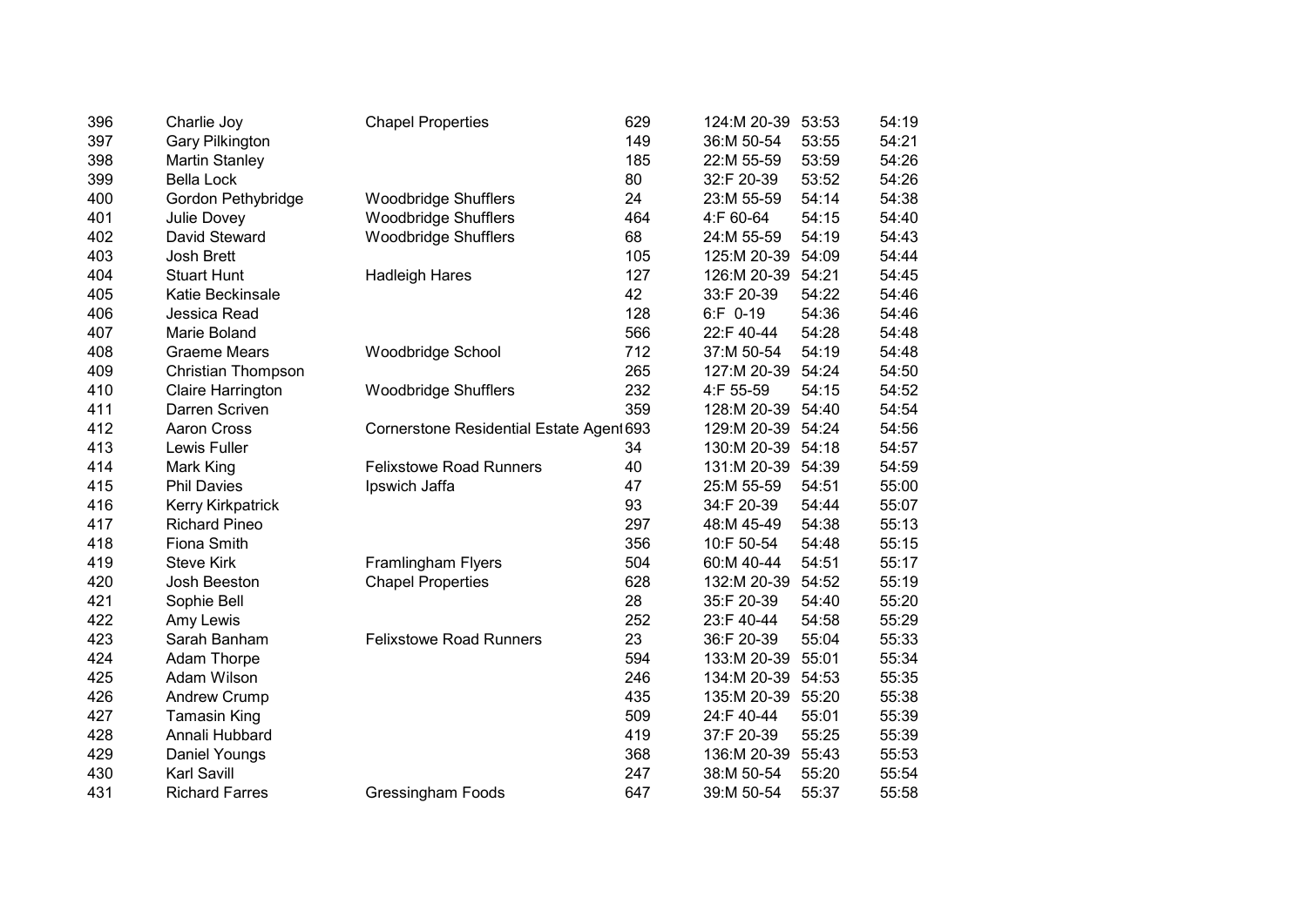| 432 | James Kelly            |                                          | 345             | 26:M 55-59  | 55:42 | 55:59 |
|-----|------------------------|------------------------------------------|-----------------|-------------|-------|-------|
| 433 | Victoria Squirrell     | Ipswich Jaffa                            | 135             | 25:F 40-44  | 55:39 | 56:03 |
| 434 | Nicola Sadler          |                                          | 493             | 11:F 50-54  | 55:35 | 56:07 |
| 435 | Nancy Waters           |                                          | 276             | 26:F 40-44  | 55:23 | 56:08 |
| 436 | <b>Richard Allport</b> | <b>Felixstowe Road Runners</b>           | 342             | 27:M 55-59  | 55:40 | 56:14 |
| 437 | David Grimmer          | East of England Co-op                    | 728             | 40:M 50-54  | 55:36 | 56:17 |
| 438 | Derek CHOWN            |                                          | 329             | 3:M 70-99   | 55:49 | 56:21 |
| 439 | Katie Peake            | Ipswich Jaffa                            | 108             | 38:F 20-39  | 55:59 | 56:25 |
| 440 | Paul Hannatt           | <b>Brafe Engineering Ltd</b>             | 657             | 49:M 45-49  | 56:02 | 56:28 |
| 441 | <b>Thomas Bradshaw</b> |                                          | 442             | 50:M 45-49  | 55:58 | 56:30 |
| 442 | Simon Bramhald         |                                          | 201             | 51:M 45-49  | 55:55 | 56:31 |
| 443 | <b>Tash Billsberry</b> | Pinfold & Co                             | 604             | 27:F 40-44  | 56:06 | 56:38 |
| 444 | Nessie Thorpe          |                                          | 488             | 9:F 45-49   | 56:26 | 56:38 |
| 445 | Maxine Bishop          |                                          | 548             | 12:F 50-54  | 56:20 | 56:39 |
| 446 | Jess l'Anson           | <b>Notcutts</b>                          | 616             | 137:M 20-39 | 56:07 | 56:43 |
| 447 | Nikki Brown            |                                          | 510             | 39:F 20-39  | 56:05 | 56:44 |
| 448 | <b>Toby Milne</b>      |                                          | 121             | 52:M 45-49  | 55:55 | 56:45 |
| 449 | Emma Birchley          |                                          | 409             | 10:F 45-49  | 56:42 | 56:45 |
| 450 | Jason Hope             |                                          | 63              | 53:M 45-49  | 56:20 | 56:46 |
| 451 | <b>Micheal Gaffney</b> |                                          | 450             | 28:M 55-59  | 56:15 | 56:47 |
| 452 | Emma Hibbert           |                                          | 204             | 13:F 50-54  | 56:11 | 56:48 |
| 453 | <b>Helen Turvey</b>    |                                          | 492             | 28:F 40-44  | 56:23 | 56:49 |
| 454 | <b>Emily Fisk</b>      |                                          | 496             | 40:F 20-39  | 56:33 | 56:54 |
| 455 | Lynsey Leeks           |                                          | 762             | 29:F 40-44  | 56:34 | 56:55 |
| 456 | <b>Sarah Davies</b>    | Framlingham Flyers                       | 578             | 5:F 55-59   | 56:22 | 56:58 |
| 457 | <b>Bonnie Coe</b>      |                                          | 425             | 41:F 20-39  | 56:44 | 56:58 |
| 458 | Mark Crisp             | <b>Chapel Properties</b>                 | 621             | 29:M 55-59  | 56:37 | 57:00 |
| 459 | Rachel Larsen          |                                          | 260             | 30:F 40-44  | 56:27 | 57:01 |
| 460 | Jason Hitz             | <b>Gressingham Foods</b>                 | 640             | 61:M 40-44  | 56:29 | 57:04 |
| 461 | David Farrow           | Cornerstone Residential Estate Agent 691 |                 | 62:M 40-44  | 56:33 | 57:06 |
| 462 | <b>Hayley Berkel</b>   |                                          | 144             | 11:F 45-49  | 56:39 | 57:10 |
| 463 | lan Rush               |                                          | 157             | 54:M 45-49  | 56:49 | 57:22 |
| 464 | <b>Roelf Schreurs</b>  |                                          | 226             | 55:M 45-49  | 56:55 | 57:24 |
| 465 | Emma Blaylock          |                                          | 10 <sup>1</sup> | 12:F 45-49  | 56:55 | 57:24 |
| 466 | Mark Webster           |                                          | 159             | 63:M 40-44  | 56:36 | 57:24 |
| 467 | Kari Urban             | <b>Woodbridge Shufflers</b>              | 158             | 13:F 45-49  | 56:36 | 57:24 |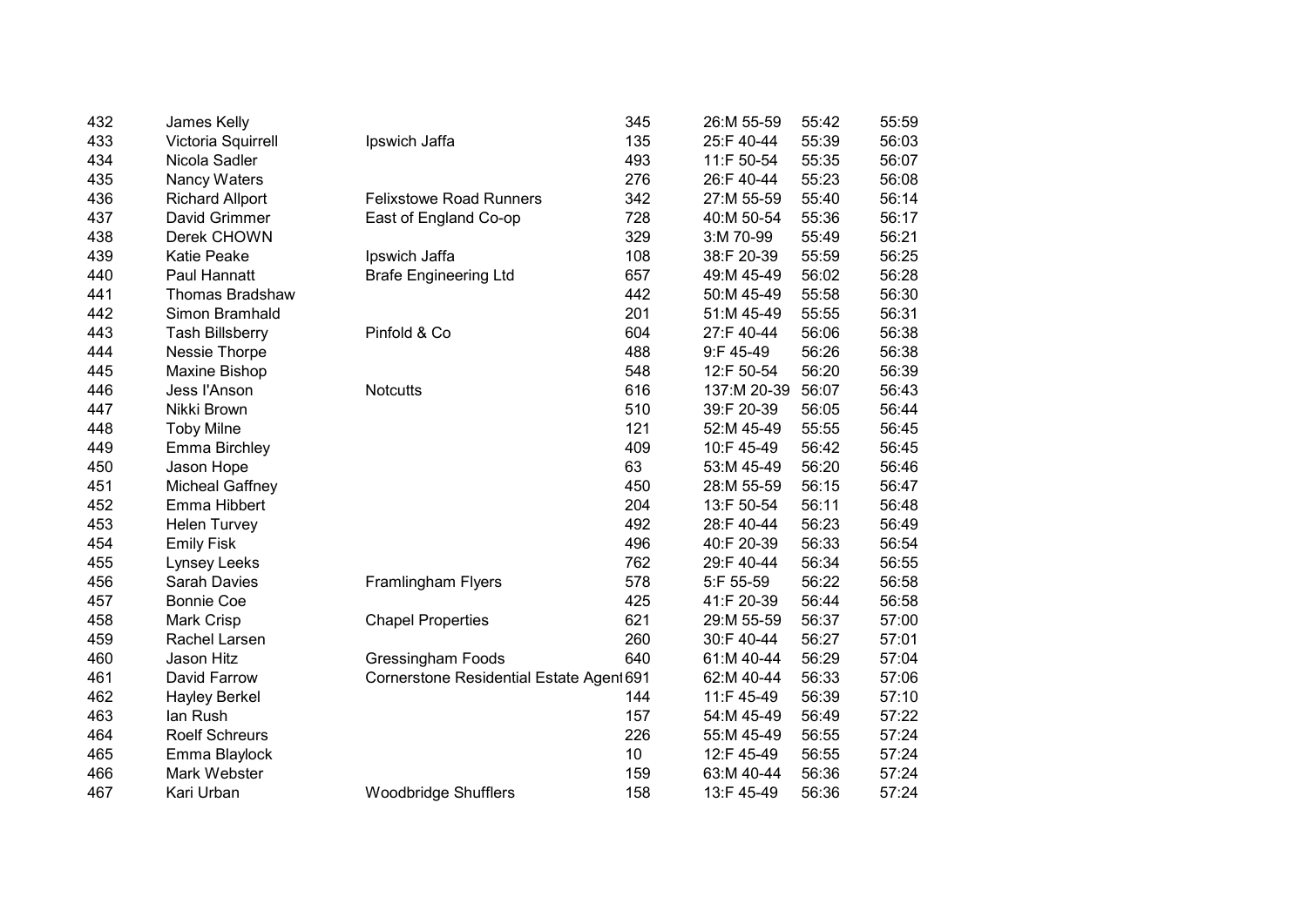| 468 | <b>Tamsin Passmore</b>     |                                | 249 | 6:F 55-59   | 57:01 | 57:25 |
|-----|----------------------------|--------------------------------|-----|-------------|-------|-------|
| 469 | Neil Howard                |                                | 119 | 16:M 60-64  | 57:06 | 57:26 |
| 470 | Melissa Goodrich           |                                | 583 | 31:F 40-44  | 57:14 | 57:27 |
| 471 | Tasha Salmon               | <b>Barretts of Woodbridge</b>  | 701 | 32:F 40-44  | 56:43 | 57:30 |
| 472 | <b>Richard Attenborrow</b> |                                | 281 | 4:M 70-99   | 56:53 | 57:30 |
| 473 | <b>Gary Fuller</b>         |                                | 598 | 41:M 50-54  | 56:53 | 57:31 |
| 474 | Ben Brumby                 |                                | 414 | 56:M 45-49  | 57:04 | 57:35 |
| 475 | Dawn Gibson                | <b>Felixstowe Road Runners</b> | 384 | 33:F 40-44  | 57:07 | 57:35 |
| 476 | Lucy Kate Atherton         | <b>Woodbridge Shufflers</b>    | 278 | 42:F 20-39  | 57:14 | 57:37 |
| 477 | Jeffrey Allum              |                                | 309 | 57:M 45-49  | 57:10 | 57:42 |
| 478 | <b>Bruce Raymond</b>       |                                | 174 | 30:M 55-59  | 57:11 | 57:45 |
| 479 | <b>Scott Gillies</b>       |                                | 261 | 31:M 55-59  | 57:05 | 57:46 |
| 480 | <b>Angelique Scully</b>    |                                | 366 | 14:F 45-49  | 57:27 | 57:46 |
| 481 | <b>Kev Spiers</b>          | <b>Anderson Group</b>          | 708 | 58:M 45-49  | 57:09 | 57:46 |
| 482 | Debbie Wiseman             |                                | 348 | 15:F 45-49  | 57:27 | 57:49 |
| 483 | Jordan Harrison            |                                | 13  | 43:F 20-39  | 57:14 | 57:54 |
| 484 | Carl Jarrett               | <b>Felixstowe Road Runners</b> | 558 | 59:M 45-49  | 57:23 | 57:55 |
| 485 | <b>Charlotte Leech</b>     | Pinfold & Co                   | 605 | 44:F 20-39  | 57:24 | 57:56 |
| 486 | Emma Frost                 | Pinfold & Co                   | 603 | 34:F 40-44  | 57:25 | 57:57 |
| 487 | <b>Emily Ward</b>          |                                | 465 | 45:F 20-39  | 57:29 | 57:57 |
| 488 | <b>Nigel Berry</b>         | Fenn Wright                    | 638 | 60:M 45-49  | 57:30 | 58:01 |
| 489 | <b>Robert Mace</b>         | Adnams                         | 610 | 64:M 40-44  | 57:27 | 58:02 |
| 490 | Meinir Childs              |                                | 380 | 16:F 45-49  | 57:37 | 58:04 |
| 491 | Anne Parkinson             | Framlingham Flyers             | 142 | 5:F 60-64   | 57:27 | 58:08 |
| 492 | Larry Booth                | <b>Howard Construction</b>     | 683 | 42:M 50-54  | 58:03 | 58:13 |
| 493 | <b>Bella Smith</b>         | Anderson Group                 | 703 | 35:F 40-44  | 57:44 | 58:15 |
| 494 | Kate Wooldridge            |                                | 315 | 17:F 45-49  | 57:45 | 58:15 |
| 495 | Jonathan Scott             |                                | 62  | 65:M 40-44  | 57:29 | 58:17 |
| 496 | Patrick Cooney             |                                | 191 | 32:M 55-59  | 57:59 | 58:20 |
| 497 | <b>Paul McAllister</b>     | Lytham St Anne's Road Runners  | 579 | 33:M 55-59  | 57:52 | 58:24 |
| 498 | <b>Ricky Ward</b>          |                                | 448 | 138:M 20-39 | 58:22 | 58:34 |
| 499 | <b>Gareth Roberts</b>      |                                | 162 | 17:M 60-64  | 58:18 | 58:40 |
| 500 | Jimmy Youngs               |                                | 367 | 34:M 55-59  | 58:31 | 58:41 |
| 501 | James Warner               |                                | 518 | 139:M 20-39 | 58:06 | 58:44 |
| 502 | Danielle Wright            | <b>Felixstowe Road Runners</b> | 429 | 46:F 20-39  | 58:16 | 58:45 |
| 503 | Lydia Boggis               |                                | 377 | 47:F 20-39  | 58:25 | 58:48 |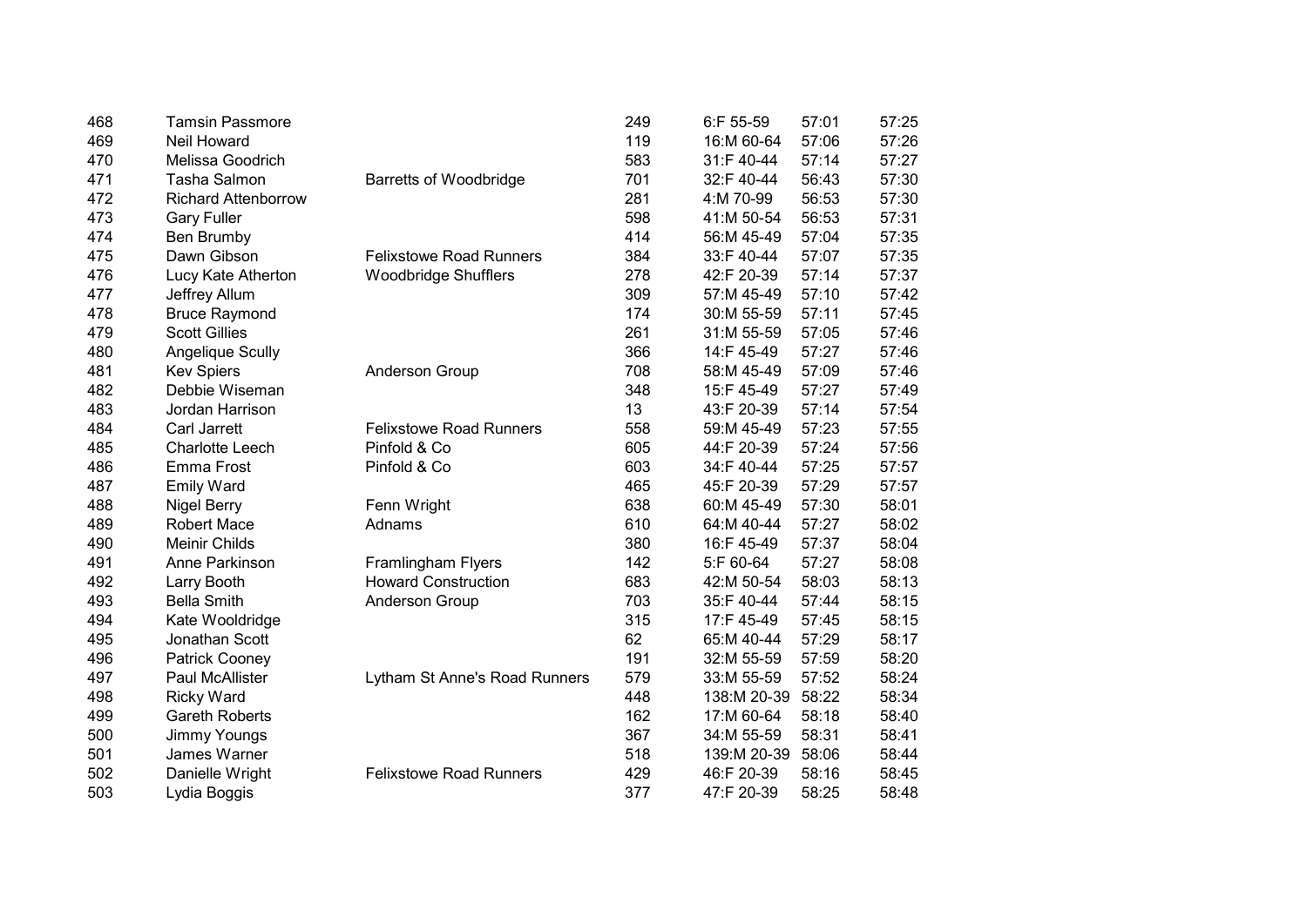| 504 | <b>Tim Niven</b>        | Adnams                                          | 606 | 43:M 50-54        | 58:09   | 58:48   |
|-----|-------------------------|-------------------------------------------------|-----|-------------------|---------|---------|
| 505 | Amanda Holt             | <b>Woodbridge Shufflers</b>                     | 256 | 18:F 45-49        | 58:18   | 58:51   |
| 506 | <b>Calvin Farthing</b>  |                                                 | 343 | 140:M 20-39       | 58:24   | 58:54   |
| 507 | <b>Matthew Coward</b>   |                                                 | 307 | 141:M 20-39 58:20 |         | 58:56   |
| 508 | <b>Carl Collins</b>     |                                                 | 536 | 142:M 20-39       | 58:45   | 59:00   |
| 509 | Amy Dines               |                                                 | 91  | 36:F 40-44        | 58:34   | 59:04   |
| 510 | Julie Barnes            |                                                 | 126 | 19:F 45-49        | 58:36   | 59:06   |
| 511 | Phil Hall               |                                                 | 595 | 44:M 50-54        | 58:39   | 59:10   |
| 512 | <b>Lily Bunker</b>      | <b>Woodbridge Shufflers</b>                     | 141 | 48:F 20-39        | 58:36   | 59:10   |
| 513 | <b>Gary Spruce</b>      | <b>Chapel Properties</b>                        | 626 | 45:M 50-54        | 58:51   | 59:19   |
| 514 | <b>Andrew Soames</b>    | <b>Chapel Properties</b>                        | 624 | 35:M 55-59        | 58:54   | 59:21   |
| 515 | Julie Murray            | <b>Notcutts</b>                                 | 613 | 14:F 50-54        | 58:47   | 59:23   |
| 516 | <b>Katherine Hutson</b> | Ipswich Jaffa                                   | 81  | 37:F 40-44        | 59:12   | 59:27   |
| 517 | <b>Kevin Bitter</b>     |                                                 | 588 | 61:M 45-49        | 58:46   | 59:35   |
| 518 |                         | Jonathan Sheldrake-Goodin( Woodbridge Shufflers | 213 | 143:M 20-39       | 58:49   | 59:38   |
| 519 | Zain OSullivan          |                                                 | 413 | 66:M 40-44        | 59:19   | 59:43   |
| 520 | Pete Cockett            |                                                 | 461 | 144:M 20-39       | 59:32   | 59:49   |
| 521 | Jason Mann              |                                                 | 381 | 46:M 50-54        | 59:36   | 59:55   |
| 522 | Johnjames Ottaway       |                                                 | 573 | 62:M 45-49        | 59:19   | 1:00:03 |
| 523 | Jenny Hurley            | <b>Felixstowe Road Runners</b>                  | 572 | 49:F 20-39        | 59:29   | 1:00:07 |
| 524 | <b>Clare Walker</b>     |                                                 | 331 | 38:F 40-44        | 59:33   | 1:00:09 |
| 525 | Abi Lummis              |                                                 | 333 | 50:F 20-39        | 59:34   | 1:00:13 |
| 526 | Jane Moon               | <b>Felixstowe Road Runners</b>                  | 477 | 6:F 60-64         | 59:31   | 1:00:16 |
| 527 | Lisa Hagen              |                                                 | 194 | 39:F 40-44        | 59:44   | 1:00:23 |
| 528 | Louise Riddleston       |                                                 | 82  | 40:F 40-44        | 1:00:11 | 1:00:26 |
| 529 | <b>Carl Farthing</b>    |                                                 | 218 | 145:M 20-39       | 59:57   | 1:00:28 |
| 530 | Jenny Church            | <b>Felixstowe Road Runners</b>                  | 267 | 7:F 60-64         | 59:54   | 1:00:33 |
| 531 | <b>Bethany Taylor</b>   |                                                 | 524 | 51:F 20-39        | 1:00:20 | 1:00:36 |
| 532 | Nijole Morkuniene       | <b>Gressingham Foods</b>                        | 641 | 7:F 55-59         | 1:00:17 | 1:00:37 |
| 533 | <b>Richard Landers</b>  |                                                 | 386 | 63:M 45-49        | 59:49   | 1:00:37 |
| 534 | Helen Fomenko           |                                                 | 473 | 20:F 45-49        | 1:00:06 | 1:00:38 |
| 535 | <b>Chris Slemmings</b>  | <b>Brafe Engineering Ltd</b>                    | 655 | 5:M 70-99         | 1:00:00 | 1:00:40 |
| 536 | James Wilcox            | <b>Howard Construction</b>                      | 681 | 47:M 50-54        | 1:00:11 | 1:00:41 |
| 537 | Michelle Keeble         | Saxons                                          | 535 | 21:F 45-49        | 1:00:03 | 1:00:44 |
| 538 | Joe Roberts             |                                                 | 736 | 146:M 20-39       | 1:00:20 | 1:00:56 |
| 539 | Lois Mickleburgh        |                                                 | 35  | 22:F 45-49        | 1:00:24 | 1:00:57 |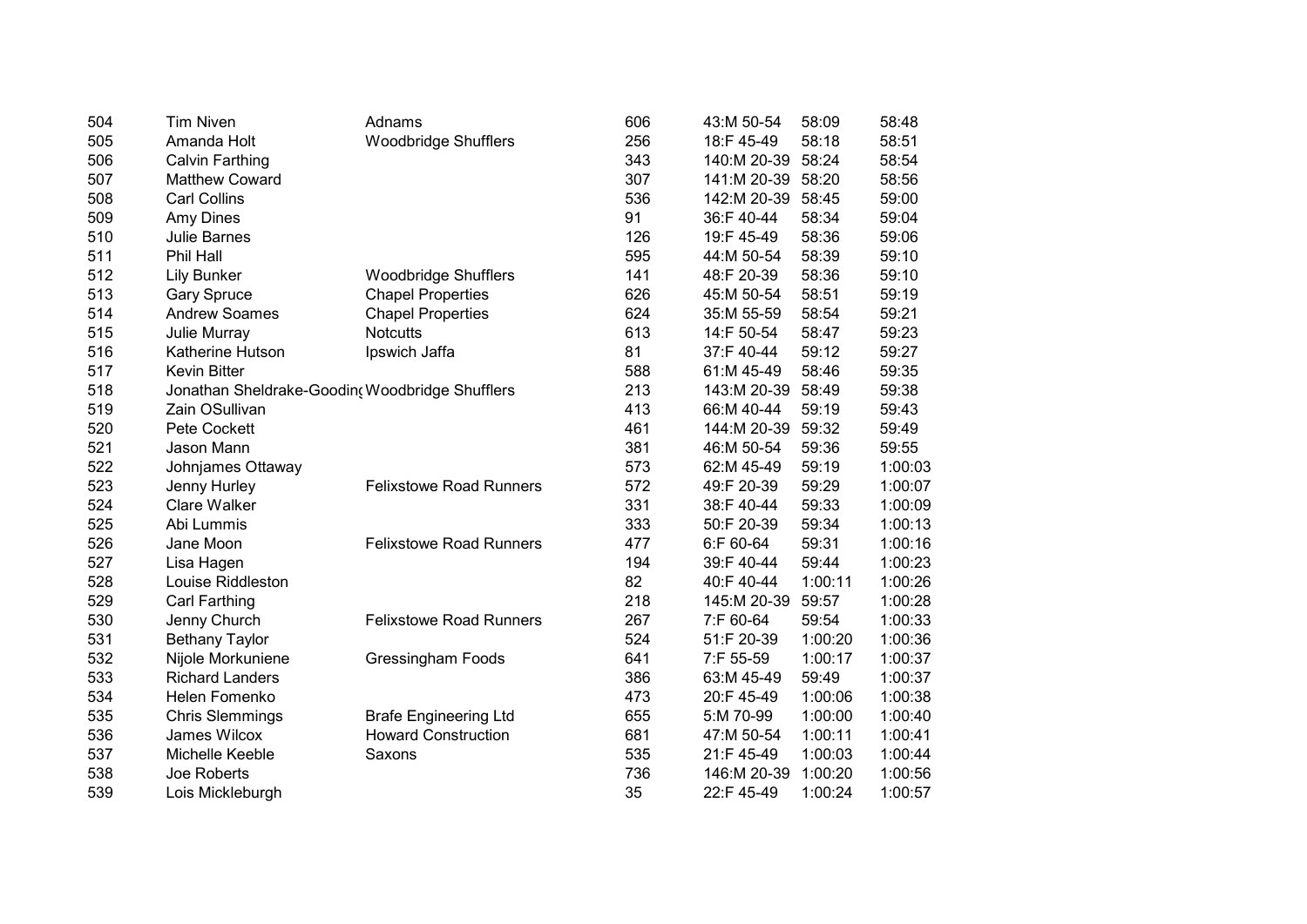| 540 | <b>Katherine Wells</b>    |                                          | 92  | 41:F 40-44  | 1:00:44 | 1:01:01 |
|-----|---------------------------|------------------------------------------|-----|-------------|---------|---------|
| 541 | Ayse Singh                |                                          | 427 | 42:F 40-44  | 1:00:21 | 1:01:03 |
| 542 | Bryan Jones               | Cornerstone Residential Estate Agent 694 |     | 64:M 45-49  | 1:01:07 | 1:01:25 |
| 543 | Anna Weiss-hindle         |                                          | 475 | 23:F 45-49  | 1:00:45 | 1:01:28 |
| 544 | Peter Russell             | Framlingham Flyers                       | 776 | 6:M 70-99   | 1:00:51 | 1:01:31 |
| 545 | <b>Ben Saunders</b>       | <b>Barretts of Woodbridge</b>            | 700 | 147:M 20-39 | 1:01:07 | 1:01:53 |
| 546 | <b>Simon Guest</b>        |                                          | 290 | 18:M 60-64  | 1:01:15 | 1:01:57 |
| 547 | Shayla Wardley            | Anderson Group                           | 711 | 52:F 20-39  | 1:01:19 | 1:01:59 |
| 548 | Michelle Berriman         |                                          | 170 | 15:F 50-54  | 1:01:33 | 1:02:07 |
| 549 | Doug Betts                |                                          | 11  | 67:M 40-44  | 1:01:38 | 1:02:12 |
| 550 | <b>Andrew Ford</b>        |                                          | 746 | 68:M 40-44  | 1:01:30 | 1:02:16 |
| 551 | Mags Walsh                |                                          | 225 | 8:F 60-64   | 1:01:38 | 1:02:21 |
| 552 | lisa Cox                  |                                          | 176 | 43:F 40-44  | 1:01:58 | 1:02:27 |
| 553 | lan Corneby               |                                          | 538 | 48:M 50-54  | 1:01:59 | 1:02:28 |
| 554 | Alok Ruia                 | Woodbridge Complementary Health (781     |     | 36:M 55-59  | 1:01:50 | 1:02:34 |
| 555 | Peter Thompson            | <b>Notcutts</b>                          | 618 | 149:M 20-39 | 1:01:57 | 1:02:43 |
| 556 | Natakie Keep              |                                          | 487 | 53:F 20-39  | 1:02:29 | 1:02:44 |
| 557 | Rod MacGregor             | <b>Felixstowe Road Runners</b>           | 503 | 37:M 55-59  | 1:02:12 | 1:02:48 |
| 558 | Vivienne Taylor           | Framlingham Flyers                       | 399 | 1:F 65-69   | 1:02:14 | 1:02:49 |
| 559 | <b>Keith Borrett</b>      |                                          | 542 | 3:M 65-69   | 1:02:40 | 1:02:53 |
| 560 | <b>Helen Rankin</b>       |                                          | 168 | 16:F 50-54  | 1:02:18 | 1:02:57 |
| 561 | <b>Emily Cooper-Reade</b> |                                          | 738 | 8:F 55-59   | 1:02:53 | 1:03:05 |
| 562 | <b>Rachel Prior</b>       |                                          | 382 | 54:F 20-39  | 1:02:35 | 1:03:17 |
| 563 | Susi Rooke                |                                          | 88  | 17:F 50-54  | 1:02:42 | 1:03:21 |
| 564 | <b>Charlotte Stewart</b>  |                                          | 216 | 18:F 50-54  | 1:02:38 | 1:03:22 |
| 565 | Leon Holloway             | <b>Notcutts</b>                          | 617 | 69:M 40-44  | 1:02:37 | 1:03:24 |
| 566 | <b>Justin Ostler</b>      | <b>Felixstowe Road Runners</b>           | 514 | 49:M 50-54  | 1:02:52 | 1:03:29 |
| 567 | <b>Clark Skates</b>       |                                          | 286 | 19:M 60-64  | 1:02:52 | 1:03:33 |
| 568 | Deb Hart                  |                                          | 389 | 19:F 50-54  | 1:03:22 | 1:03:41 |
| 569 | Rodney Davis              | <b>Chapel Properties</b>                 | 622 | 150:M 20-39 | 1:03:20 | 1:03:46 |
| 570 | <b>Kirsty Marsh</b>       | <b>Felixstowe Road Runners</b>           | 151 | 55:F 20-39  | 1:03:04 | 1:03:47 |
| 571 | Anna Davis                | <b>Chapel Properties</b>                 | 623 | 56:F 20-39  | 1:03:26 | 1:03:53 |
| 572 | <b>Patrick Cook</b>       |                                          | 202 | 151:M 20-39 | 1:03:13 | 1:03:54 |
| 573 | paul martin               |                                          | 233 | 20:M 60-64  | 1:03:18 | 1:03:58 |
| 574 | Josh Hunt                 | <b>Howard Construction</b>               | 679 | 152:M 20-39 | 1:03:30 | 1:04:00 |
| 575 | <b>Curtis Garrett</b>     | <b>Howard Construction</b>               | 677 | 153:M 20-39 | 1:03:31 | 1:04:00 |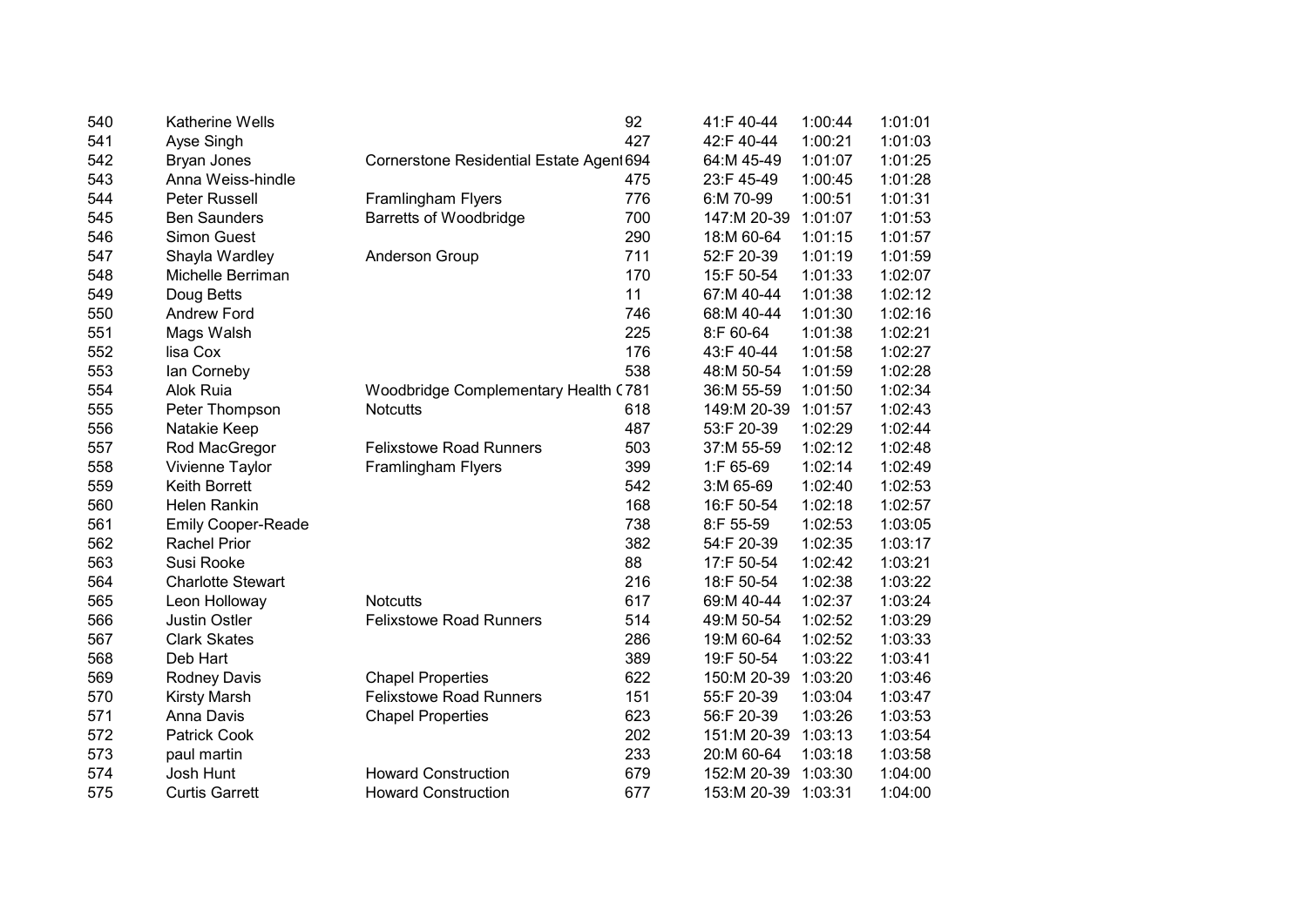| 576 | <b>Malcolm Gleed</b>    |                                | 139 | 50:M 50-54  | 1:03:31 | 1:04:01 |
|-----|-------------------------|--------------------------------|-----|-------------|---------|---------|
| 577 | <b>Robert Mabey</b>     | The Galley                     | 671 | 21:M 60-64  | 1:03:15 | 1:04:01 |
| 578 | Melissa Holmes          |                                | 470 | 57:F 20-39  | 1:03:25 | 1:04:15 |
| 579 | Zoe Gower               |                                | 454 | 58:F 20-39  | 1:03:28 | 1:04:18 |
| 580 | Gemma Howard            | Ipswich Tri Club               | 193 | 59:F 20-39  | 1:03:44 | 1:04:26 |
| 581 | <b>Clare Astbury</b>    |                                | 177 | 44:F 40-44  | 1:03:47 | 1:04:33 |
| 582 | <b>Phil Turtill</b>     | <b>Brafe Engineering Ltd</b>   | 656 | 51:M 50-54  | 1:03:59 | 1:04:50 |
| 583 | Anna Tomaszczuk         |                                | 110 | 24:F 45-49  | 1:04:08 | 1:04:54 |
| 584 | Samantha Mackin         |                                | 546 | 60:F 20-39  | 1:04:11 | 1:04:56 |
| 585 | Jasmine Mallett         |                                | 44  | 61:F 20-39  | 1:04:21 | 1:04:57 |
| 586 | Paul McGregor           |                                | 66  | 22:M 60-64  | 1:04:39 | 1:05:00 |
| 587 | Jo Whelan               | <b>Felixstowe Road Runners</b> | 183 | 9:F 60-64   | 1:04:17 | 1:05:02 |
| 588 | Mark Davey              | Ipswich Phoenix Running Club   | 586 | 52:M 50-54  | 1:04:42 | 1:05:03 |
| 589 | <b>Teegan Savile</b>    | <b>Barker Gotelee</b>          | 754 | 62:F 20-39  | 1:04:28 | 1:05:08 |
| 590 | Heidi Manning           |                                | 38  | 25:F 45-49  | 1:04:34 | 1:05:13 |
| 591 | Mark Cannon             |                                | 169 | 38:M 55-59  | 1:04:28 | 1:05:14 |
| 592 | Helen Offord            |                                | 300 | 9:F 55-59   | 1:04:40 | 1:05:20 |
| 593 | Leonora chandler        |                                | 109 | 26:F 45-49  | 1:04:40 | 1:05:21 |
| 594 | <b>Ben Whittaker</b>    | Giles Plumbing and Heating     | 653 | 10:M 0-19   | 1:05:09 | 1:05:22 |
| 595 | Elizabeth Cooper        | <b>Woodbridge Shufflers</b>    | 526 | 27:F 45-49  | 1:04:33 | 1:05:23 |
| 596 | Jeremy Gray             |                                | 69  | 39:M 55-59  | 1:05:00 | 1:05:49 |
| 597 | Peter Edwards           |                                | 77  | 70:M 40-44  | 1:05:08 | 1:05:57 |
| 598 | <b>Suzi Saunders</b>    |                                | 41  | 45:F 40-44  | 1:05:30 | 1:05:58 |
| 599 | Jennifer Whitaker       |                                | 285 | 46:F 40-44  | 1:05:46 | 1:06:03 |
| 600 | <b>Andrew Albins</b>    |                                | 147 | 65:M 45-49  | 1:05:19 | 1:06:06 |
| 601 | <b>Clifford Baldock</b> |                                | 468 | 53:M 50-54  | 1:05:36 | 1:06:09 |
| 602 | Mandy Chinery           |                                | 173 | 20:F 50-54  | 1:05:36 | 1:06:19 |
| 603 | <b>Cath Norton</b>      |                                | 316 | 47:F 40-44  | 1:05:41 | 1:06:28 |
| 604 | <b>Alison Self</b>      |                                | 116 | 48:F 40-44  | 1:06:10 | 1:06:36 |
| 605 | Adel Webber             |                                | 415 | 64:F 20-39  | 1:06:05 | 1:06:48 |
| 606 | Sarah Hainsworth        |                                | 495 | 65:F 20-39  | 1:06:12 | 1:06:52 |
| 607 | Jo Featherstone         |                                | 339 | 49:F 40-44  | 1:06:12 | 1:06:52 |
| 608 | lan Akers               |                                | 58  | 66:M 45-49  | 1:06:32 | 1:06:59 |
| 609 | <b>Farthing Colin</b>   |                                | 21  | 154:M 20-39 | 1:06:37 | 1:07:06 |
| 610 | Jo Pineo                |                                | 296 | 50:F 40-44  | 1:06:45 | 1:07:21 |
| 611 | Jonathan Kent           |                                | 292 | 54:M 50-54  | 1:06:38 | 1:07:22 |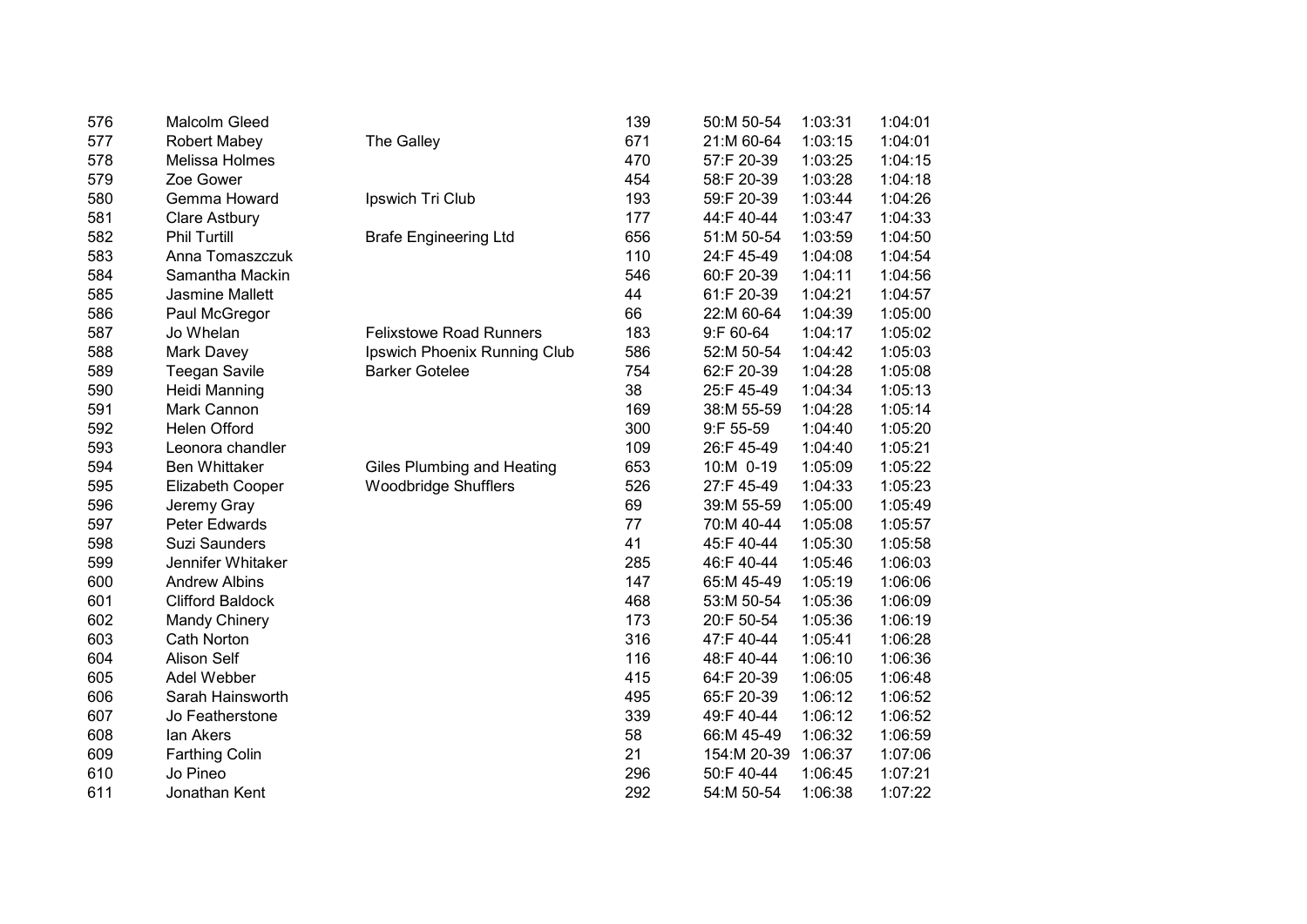| 612 | <b>Caroline Carter</b> |                                | 369 | 28:F 45-49  | 1:06:49 | 1:07:37 |
|-----|------------------------|--------------------------------|-----|-------------|---------|---------|
| 613 | Peter Thorpe           |                                | 154 | 71:M 40-44  | 1:06:54 | 1:07:43 |
| 614 | Anneli Ostler          |                                | 540 | 51:F 40-44  | 1:07:11 | 1:07:55 |
| 615 | Mark Crompton          |                                | 294 | 40:M 55-59  | 1:07:28 | 1:08:07 |
| 616 | Peter Frost            |                                | 479 | 55:M 50-54  | 1:07:46 | 1:08:31 |
| 617 | Mike ill               |                                | 434 | 7:M 70-99   | 1:07:59 | 1:08:44 |
| 618 | <b>Kelly Goody</b>     |                                | 557 | 29:F 45-49  | 1:08:00 | 1:08:45 |
| 619 | Ruth OSullivan         |                                | 411 | 66:F 20-39  | 1:08:20 | 1:08:46 |
| 620 | Jacqueline Allport     | <b>Felixstowe Road Runners</b> | 341 | 21:F 50-54  | 1:08:22 | 1:09:05 |
| 621 | Daniela Elstone        | <b>Felixstowe Road Runners</b> | 30  | 10:F 55-59  | 1:08:21 | 1:09:05 |
| 622 | Kim Cook               |                                | 203 | 67:F 20-39  | 1:08:29 | 1:09:11 |
| 623 | Dalkaji Gurung         | <b>Woodbridge Shufflers</b>    | 528 | 68:F 20-39  | 1:08:33 | 1:09:15 |
| 624 | kelly boosey           |                                | 330 | 52:F 40-44  | 1:08:40 | 1:09:18 |
| 625 | steven fosker          |                                | 238 | 67:M 45-49  | 1:08:41 | 1:09:19 |
| 626 | Sue Pearson            | Saxons                         | 313 | 10:F 60-64  | 1:08:37 | 1:09:23 |
| 627 | Sharon Taylor          |                                | 520 | 30:F 45-49  | 1:09:22 | 1:09:37 |
| 628 | <b>Gary Barr</b>       |                                | 553 | 155:M 20-39 | 1:08:54 | 1:09:41 |
| 629 | Katie Dagnall          |                                | 95  | 69:F 20-39  | 1:09:12 | 1:09:46 |
| 630 | Kerry Saxton           |                                | 206 | 22:F 50-54  | 1:09:12 | 1:09:46 |
| 631 | <b>Wendy Corneby</b>   |                                | 537 | 23:F 50-54  | 1:09:33 | 1:10:03 |
| 632 | <b>Claire Pickard</b>  |                                | 212 | 31:F 45-49  | 1:09:46 | 1:10:23 |
| 633 | Charlotte Richardson   |                                | 539 | 32:F 45-49  | 1:09:46 | 1:10:23 |
| 634 | Phil Bear              | <b>Gressingham Foods</b>       | 645 | 72:M 40-44  | 1:09:43 | 1:10:34 |
| 635 | <b>Jess Buck</b>       | The Cherry Tree                | 731 | 70:F 20-39  | 1:10:13 | 1:10:34 |
| 636 | <b>Kate Mills</b>      |                                | 78  | 53:F 40-44  | 1:10:11 | 1:10:52 |
| 637 | Marianne Hedge         | <b>Felixstowe Road Runners</b> | 580 | 33:F 45-49  | 1:10:10 | 1:10:54 |
| 638 | Max Wheatman           |                                | 197 | 157:M 20-39 | 1:10:27 | 1:11:01 |
| 639 | Michael Clapham        |                                | 512 | 8:M 70-99   | 1:11:21 | 1:11:59 |
| 640 | <b>Alison Taylor</b>   |                                | 124 | 11:F 55-59  | 1:11:23 | 1:12:01 |
| 641 | <b>Alice Bullock</b>   |                                | 196 | 71:F 20-39  | 1:11:49 | 1:12:23 |
| 642 | Matthew Ray Dobson     |                                | 547 | 158:M 20-39 | 1:11:39 | 1:12:24 |
| 643 | Emma Ford              |                                | 85  | 54:F 40-44  | 1:11:49 | 1:12:34 |
| 644 | <b>Colin Davis</b>     |                                | 739 | 73:M 40-44  | 1:12:33 | 1:13:11 |
| 645 | Anne Oliver            | <b>Felixstowe Road Runners</b> | 593 | 2:F 65-69   | 1:12:39 | 1:13:25 |
| 646 | <b>Claire Rush</b>     |                                | 107 | 55:F 40-44  | 1:12:44 | 1:13:27 |
| 647 | Millie Baker           | <b>Barretts of Woodbridge</b>  | 699 | 72:F 20-39  | 1:12:43 | 1:13:31 |